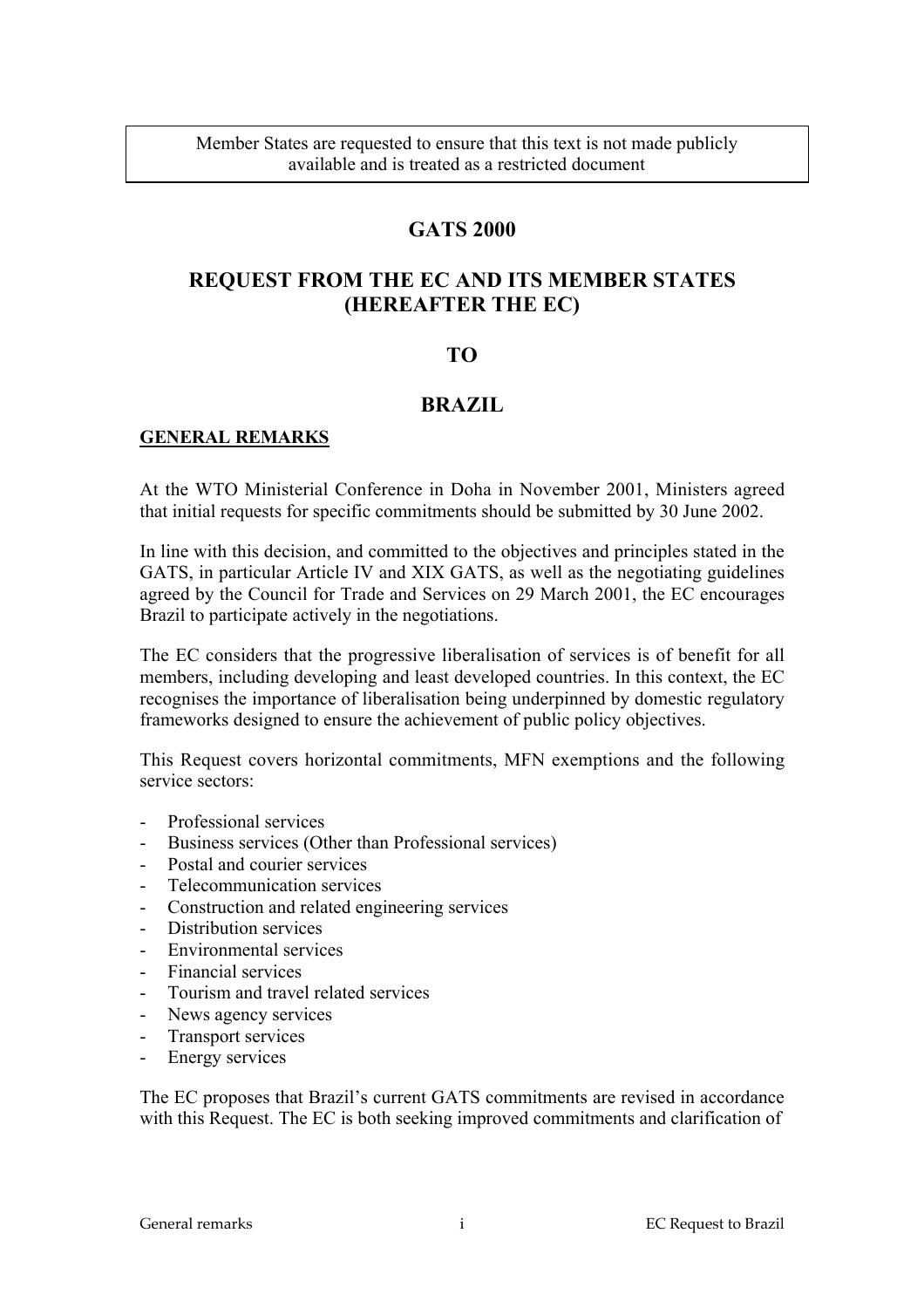existing commitments as set out in this Request. The EC is furthermore looking for a reduction in scheduled limitations whether these are horizontal or sector specific in nature. In so doing, the EC is not seeking the dismantling of public services nor the privatisation of state owned companies.

In conformity with the objectives set out in the EC's overall approach to services negotiations (document S/CSS/W/15), the EC reiterates its commitments to promote regulatory disciplines in accordance with Article VI:4 of the GATS. The EC, however, reserves its right to address at any time to Brazil specific requests concerning regulatory issues.

The EC further requests that commitments are entered in accordance with the scheduling guidelines adopted by the Council of Trade in Services on 23 March 2001 (S/L/92). In particular, for each commitment or limitation entered the EC requests:

- that the sector and sub-sector are clearly identified in accordance with the classification list in Document MTN.GNS/W/120 or other internationally recognised classification (e.g. Financial Services Annex) and corresponding CPC number. If this is not possible, the schedule should contain a sufficiently detailed definition to avoid any ambiguity as to the scope of the commitment. In that respect, the EC would like to recall the classification or list of activities proposed in its negotiating proposals with regard to postal and courier, environmental and energy services. While discussions on classification in these sectors are still ongoing, the EC would like to invite Brazil to present its offer in accordance with this approach.
- that any remaining limitation on market access (hereafter "MA") or on national treatment (hereafter "NT") are clearly described and only be inscribed in the market access or national treatment columns if the measure is of a nature foreseen by Articles XVI-XVII GATS.

The EC remains available to provide any clarification and answer any question on this Request. Questions can be addressed to the European Commission via the EC contact point (mailbox address: TRADE-GATS-CONTACT-POINTS@cec.eu.int), via the Delegation of the European Commission in Geneva, or directly to the European Commission (Directorate-General Trade, Unit D2 (Trade in services, including ecommerce), Brussels, B-1049, Belgium, fax 32-2-299 24 35).

*Note : The EC reserves the right to revise and/or supplement this Request. For each service sector, W120 classification has been followed unless expressly indicated and CPCs refer to the Provisional CPC classification. The precise scope for each sector is without prejudice to the EC's final positions on classification issues and to the EC's classification of their existing commitments.*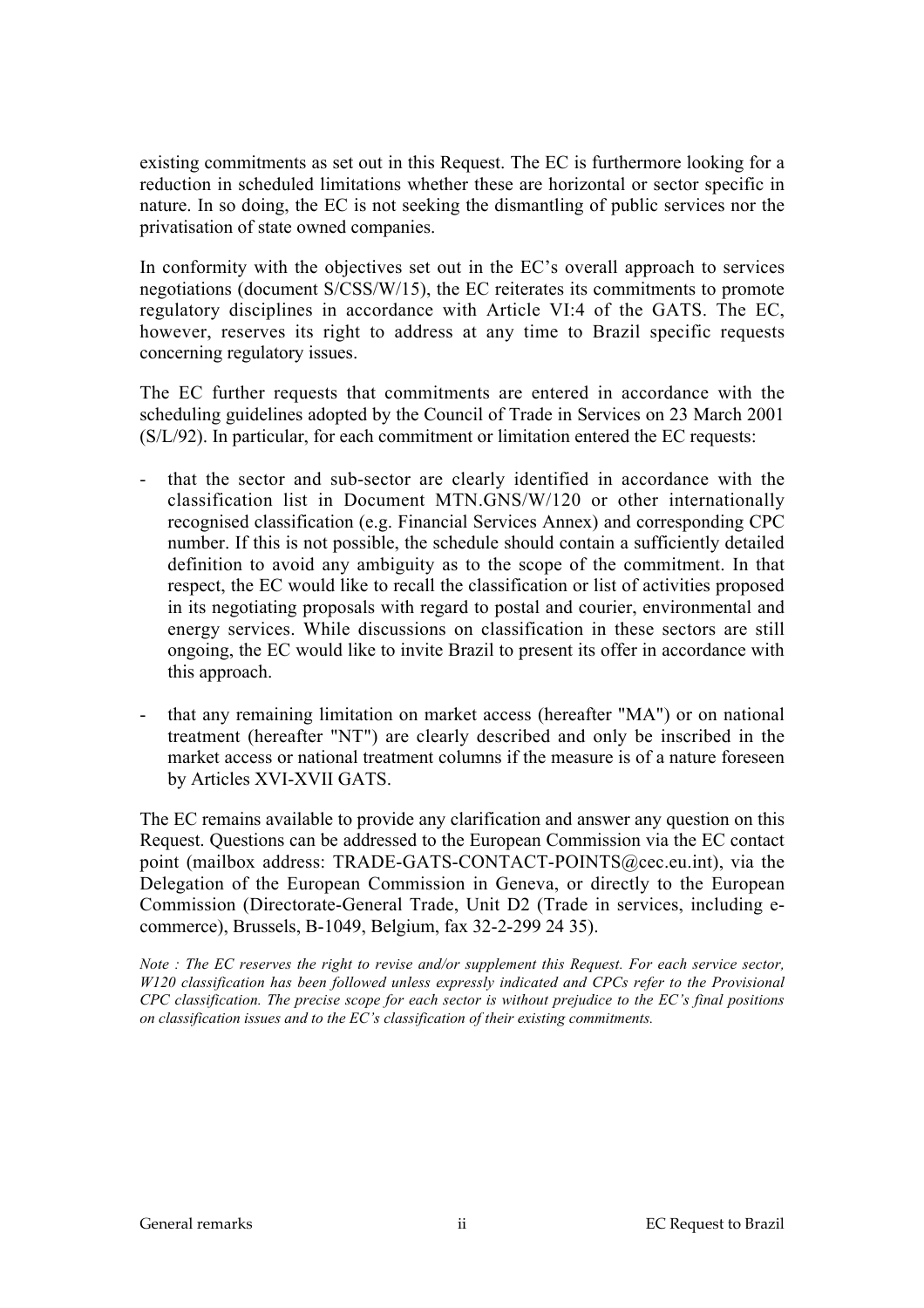## **HORIZONTAL COMMITMENTS**

## **EC REQUEST TO BRAZIL**

#### **ALL MODES**

#### **Subsidies**

- Unbound on subsidies for Market Access. **EC Request:** Undertake commitments with regard to subsidisation of the private sector.
- National treatment is unbound for research and development subsidies. **E C Request:** Clarify the applicability and scope of the regime

#### **MODE 3**

#### **Investment**

- The Central Bank establishes procedures related to remittances and transfer of funds abroad.

**EC Request:** Clarification of the horizontal commitment is requested. If the term "procedures" comprises any kind of restriction, it should be eliminated on the grounds that it was not scheduled.

#### **Commercial presence**

- The juridical persons referred as "sole proprietorship" and "partnership" in Article XXVIII of the GATS are not considered as such under Brazilian law. **EC Request:** The reference included in Article XXVIII is non-exhaustive (including...) and the elimination of sole-proprietorship and partnership does not clarify if Brazilian law limits the possibility of establishing juridical persons or if similar forms of commercial presence appear under Brazilian law under different statutes/denominations. Eliminate this restriction.

#### **MODE 4**

#### **Quantitative Restriction**

- In certain sectors, at least 2/3 of workforce must be Brazilian. **EC Request** : Eliminate this requirement in relation to intra-corporate transfers of the categories covered by Brazil's commitments (i.e. technical specialists, highly qualified professionals, managers and directors), as well as where the service supplier has no commercial presence in Brazil.

#### **Definitions**

It is not clear what is meant by the terms "technical specialists", "highly qualified professionals", « managers » and « directors ». **EC Request** : Define these terms.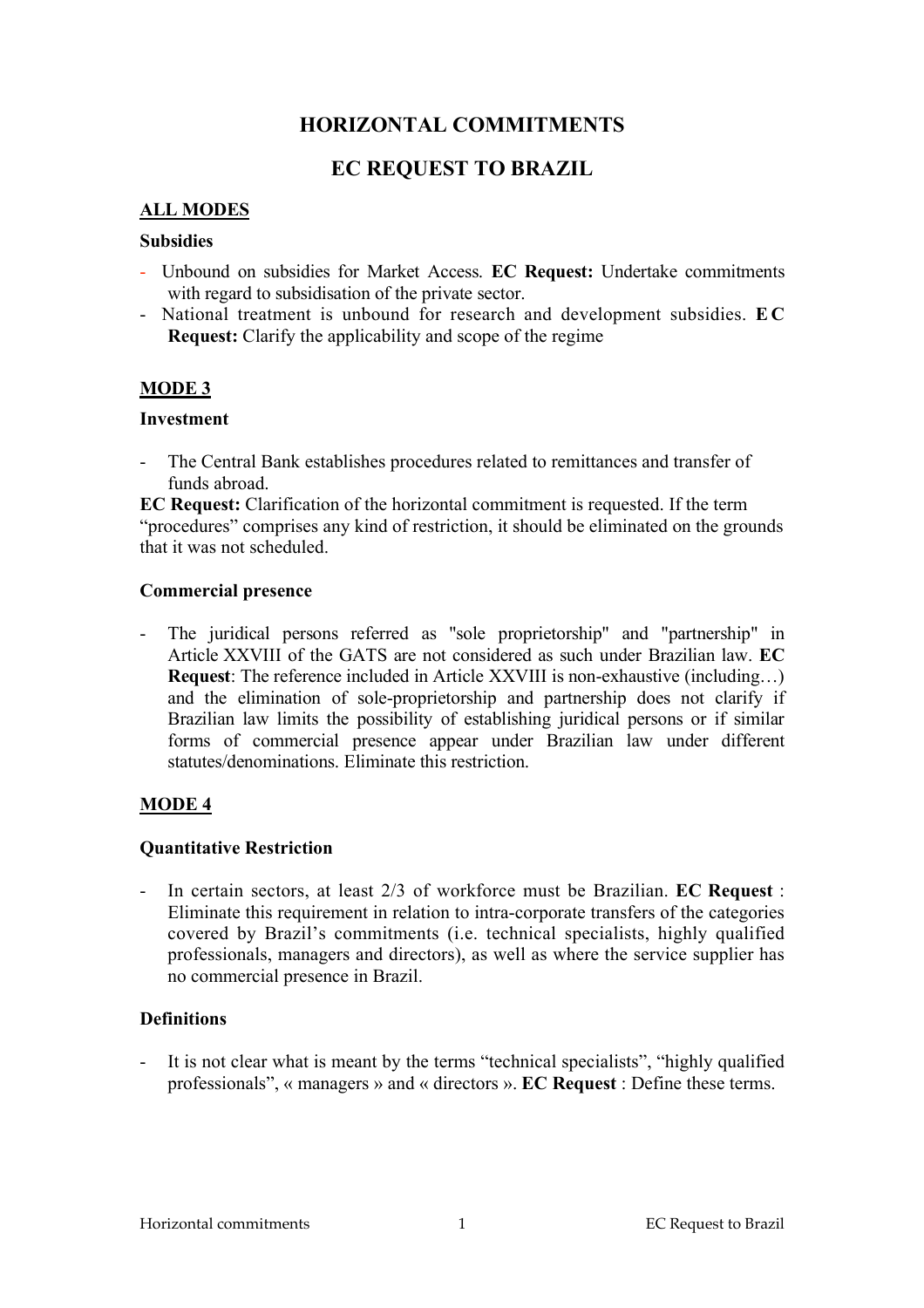### **Specialised technicians and highly qualified professionals**

- Approval by the Ministry of Labour required and company concerned must justify necessity of transfer. **EC Request**: Eliminate for technical specialists and all highly qualified professionals transferring as intra-corporate transferees or entering as business visitors.

#### **Managers and Directors**

- For managers and directors transferring as intra-corporate transferees, the transfer must be linked to the « provision of new technology, increase of productivity » or a minimum investment in Brazil. **EC Request** : Eliminate.

#### **Intra-corporate transferees**

- Confirm our understanding that labour market testing is not applied to "managers" or "directors".
- The EC requests that a commitment be made to allow as intra-corporate transferees without requiring an economic needs test « persons with a university degree or equivalent technical qualification who are transferring for career development purposes or to obtain training in business techniques or methods ». The maximum prior employment requirement should be one year.

#### **Business Visitors**

A Business Visitor is a representative of a foreign service supplier who is seeking temporary entry into your country for one of the following purposes: (a) to hold meetings and/or to negotiate the sale of services; (b) to conclude contracts to sell services; or (c) to set up a Mode 3 presence. A Business Visitor does not himself directly provide services or sell to the public.

The EC considers that Brazil's horizontal Mode 4 commitments cover Business Visitors who are "managers", "directors", "specialised technicians" or "highly qualified professionals". **EC Request:**

- Please confirm this understanding

- For Type (a) and (b) Business Visitors extend the commitment to all such Business Visitors. The maximum length of stay should be at least 90 days in any 12 month period.

- For other Business Visitors, clarify whether there are any limitation on the length of stay.

### **Other**

The EC considers that Brazil's horizontal Mode 4 commitments cover the provision of services under contract where the service supplier has no commercial presence in Brazil and where that service is provided by "managers", "directors", "specialised technicians" and/or "highly qualified professionals". **EC Request:**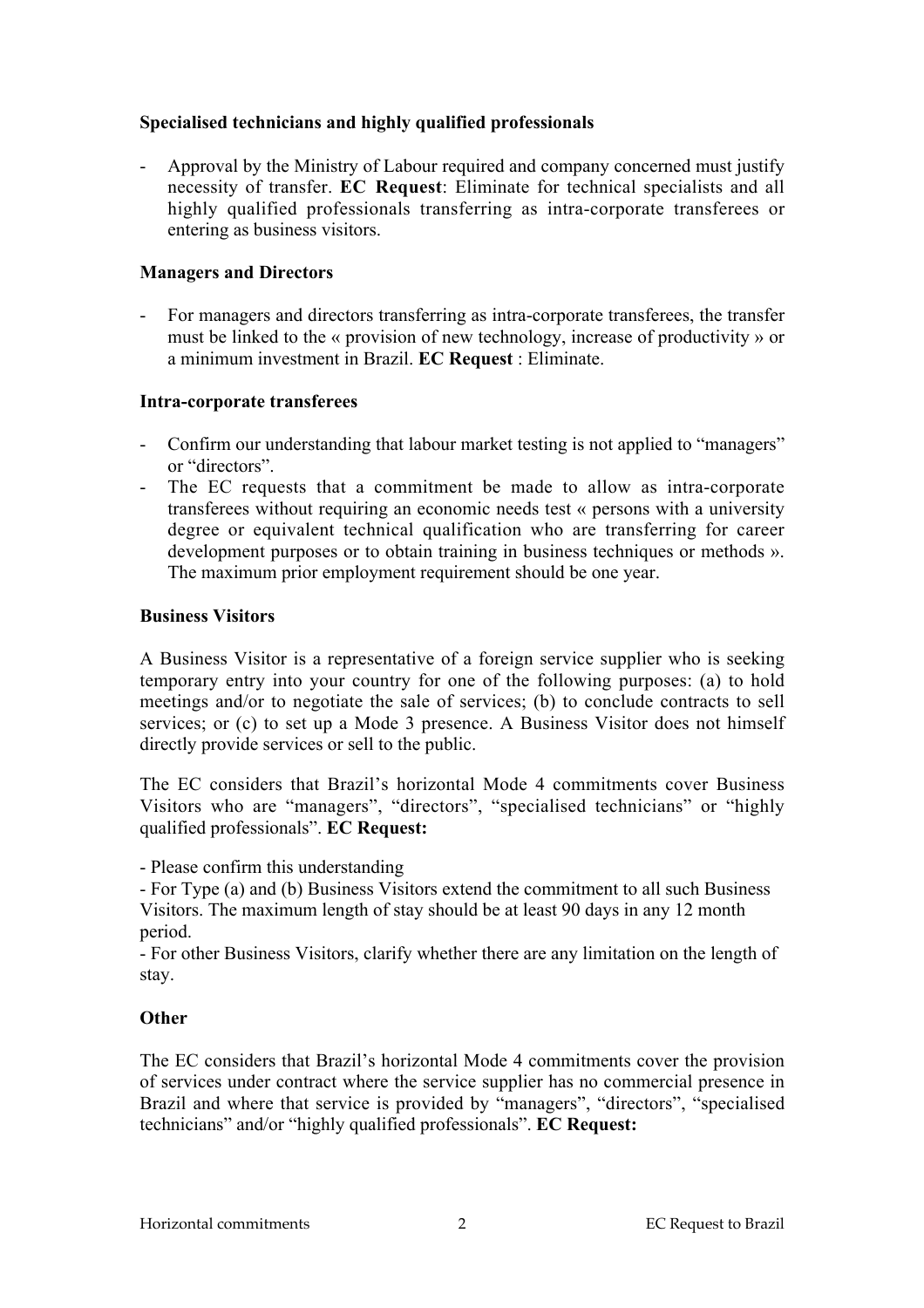- Please confirm this understanding and clarify whether there are any limitations on the length of stay.

### **Additional commitments**

- Difficulties are experienced as a result of the length of time taken to process work and residence permits as well as with the notarisation of documents. The EC wishes to discuss the possibility of taking additional commitments to address this issue.

*Note : Mode 4 is covered horizontally in this part for all service sectors. The sectoral Requests in the following pages only refer to mode 4 when specifically related to one particular service sector.*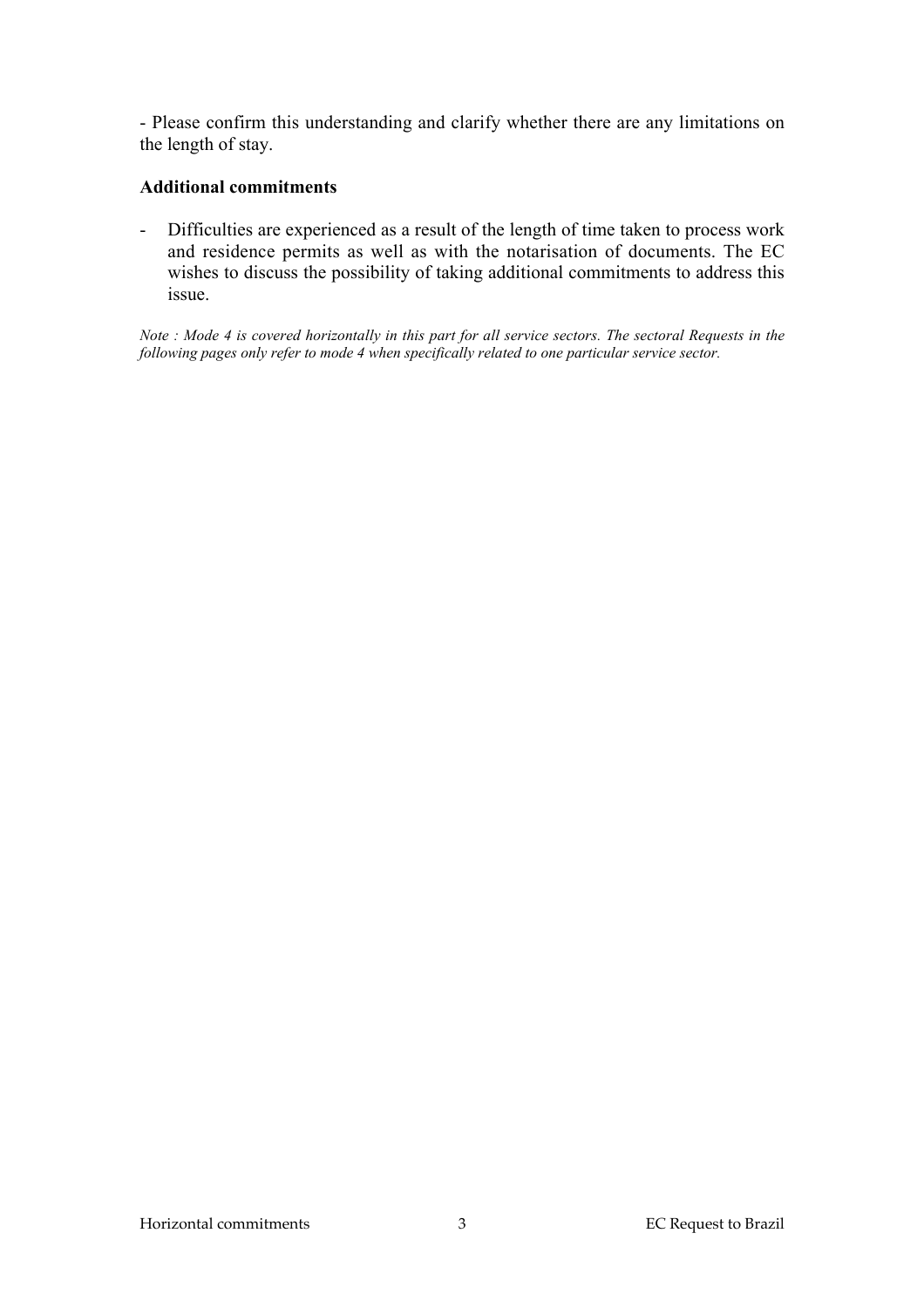## **PROFESSIONAL SERVICES**

## **EC REQUEST TO BRAZIL**

Brazil has committed this sector only partially. The EC requests that this sector is committed as follows:

## **A. LEGAL SERVICES (CPC 861)**

This sub-sector is not committed. **EC Request:**

- Commit covering at least consultancy on public international law and on law of jurisdiction where the service supplier or its personnel are qualified lawyers.
- Modes 1, 2, 3: Take full commitments, i.e. schedule "none", under MA and NT
- Mode 4: Commit as referred to in the section "Horizontal commitments"

## **B. ACCOUNTING, AUDITING AND BOOKKEEPING SERVICES (CPC 862)**

- Mode 1: MA and NT This mode remains unbound. **EC Request:** Take full commitments, i.e. schedule "none", under MA and NT for accounting and bookkeeping services
- Mode 2: MA and NT This mode remains unbound. **EC Request:** Take full commitments, i.e. schedule "none", under MA and NT for the entire CPC 862
- Mode 3: MA Prohibitions concerning participation of non-residents in juridical persons and use of foreign names. **EC Request:** Remove
- Mode 3: NT Requirements concerning registration and use of standards. **EC Request:** Remove. In accordance with the Scheduling Guidelines adopted by the Council of Trade in Services (S/L/92 of March 2001), such entry does not need to be scheduled

### **D. ARCHITECTURAL SERVICES (CPC 8671)**

- Modes 1 and 2: MA and NT These modes remain unbound. **EC Request**: Take full commitments, i.e. schedule none, under MA and NT
- Mode 3: MA Obligation to join Brazilian service suppliers in a "consórcio". **EC Request:** Remove

## **E. ENGINEERING SERVICES (CPC 8672)**

- This sub-sector is not committed for engineering design services (CPC 86726). **EC Request:** Extend sectoral coverage of commitments to this CPC
- Modes 1 and 2: MA and NT These modes remain unbound. **EC Request**: Take full commitments, i.e. schedule none under MA and NT
- Mode 3: MA Obligation to join Brazilian service suppliers in a "consórcio". **EC Request:** Remove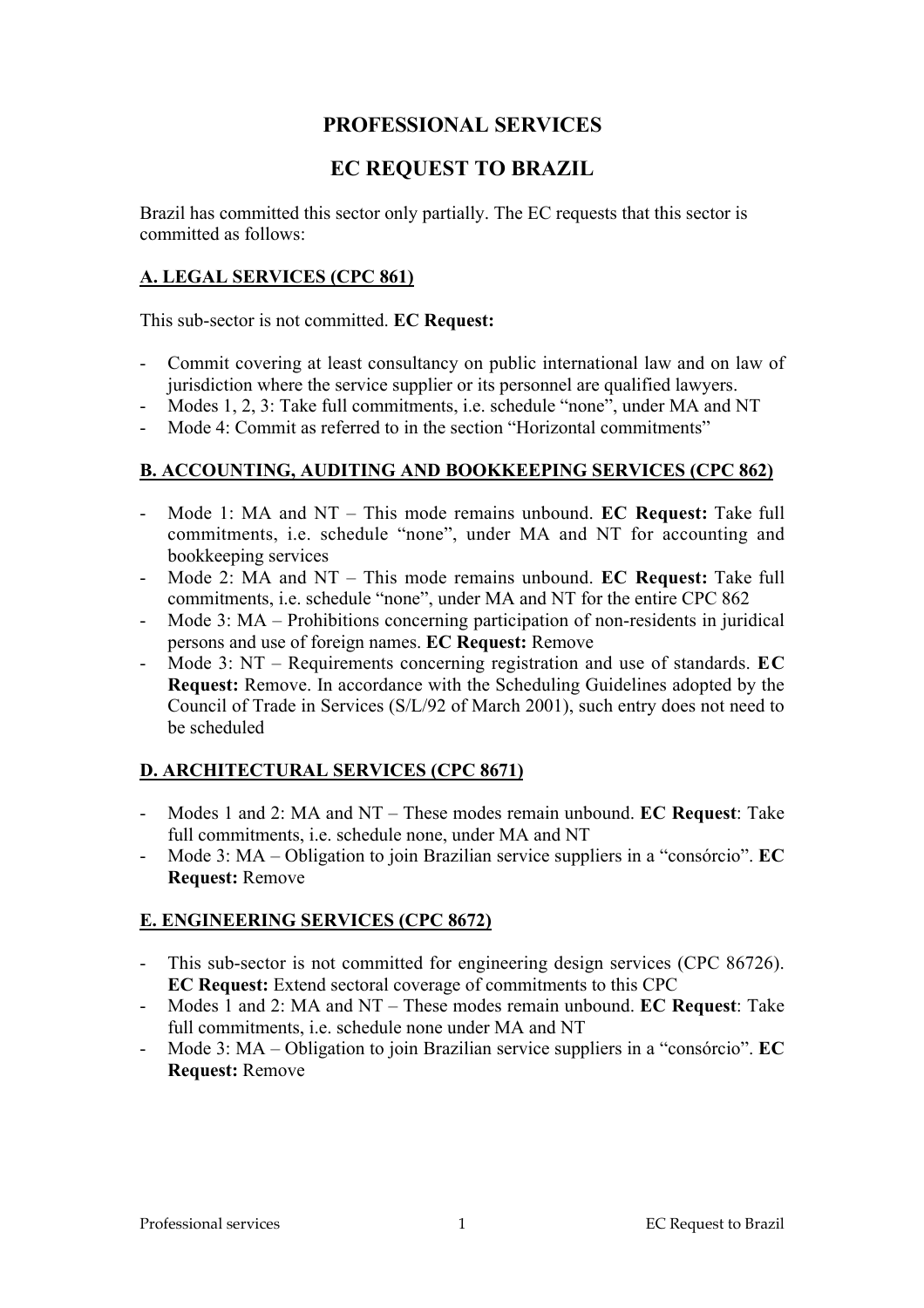## **F. INTEGRATED ENGINEERING SERVICES (CPC 8673)**

This sub-sector is not committed. **EC Request** :

- Modes 1, 2, 3: Take full commitments, i.e. schedule "none" under MA and NT
- Mode 4: Commit as referred to in the section "Horizontal commitments"

## **G. URBAN PLANNING AND LANDSCAPE ARCHITECTURAL SERVICES (CPC 8674)**

- Modes 1 and 2: MA and NT These modes remain unbound. **EC Request**: Take full commitments, i.e. schedule none under MA and NT
- Mode 3: MA Obligation to join Brazilian service suppliers in a "consórcio". **EC Request:** Remove

The EC also invites Brazil to consider taking commitments in the sub-sector of taxation services.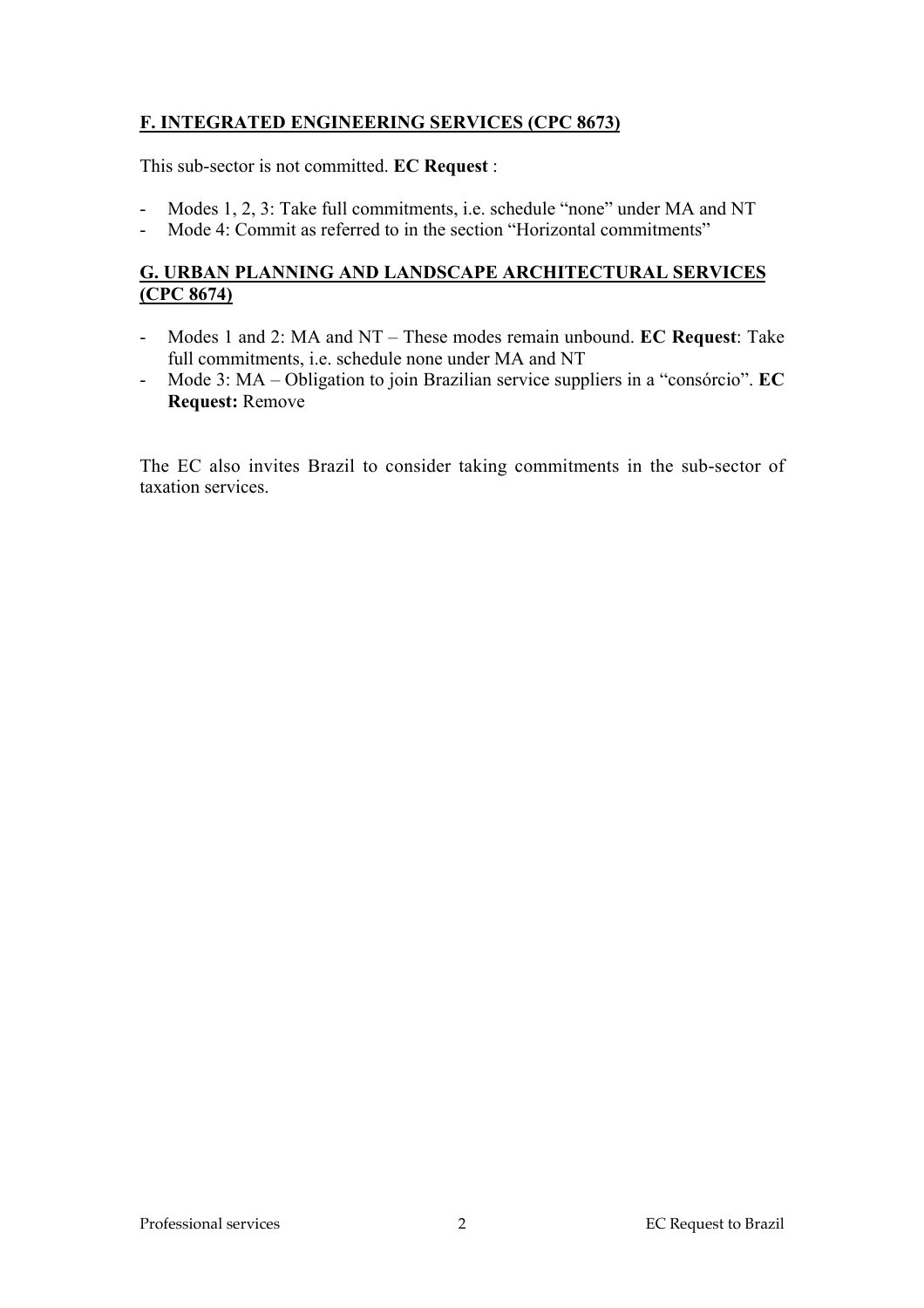# **BUSINESS SERVICES (OTHER THAN PROFESSIONAL SERVICES)**

## **EC REQUEST TO BRAZIL**

#### **B. COMPUTER AND RELATED SERVICES:**

This sub-sector has not been committed. **EC Request**: Commit at the two-digit level as follows:

#### **Computer and Related Services (CPC 84):**

- Modes 1, 2 and 3: Take full commitments, i.e. schedule "none" under MA and  $NT<sup>+</sup>$
- Mode 4: Commit as referred to in the horizontal section.

## **F. OTHER BUSINESS SERVICES :**

*NB: Requests (if any) on (h) - services incidental to mining, and (j) - services incidental to energy distribution, are covered in those sections of the Request dealing with Energy Services and Construction Services.*

#### **a) Advertising (CPC 871)**

- Mode 1 : MA Limitation in the amount of foreign participation. **EC Request** : Eliminate this limitation.
- Mode 1 : NT This mode remains unbound. **EC Request** : Take full commitments.
- Mode 2 : MA and NT This mode remains unbound. **EC Request**. Take full commitments, i.e. schedule « none » under MA and NT.
- Mode 3 : MA Foreign equity limitation. **EC Request** : Eliminate.
- Mode 3 NT Prior residence requirement for film producers. **EC Request** : Eliminate.

#### **b) Market research (CPC 86401)**

- Modes 1 and 2: MA and NT - These modes remains unbound. **EC Request** : Take full commitments, i.e. schedule « none » under MA and NT.

#### **c) Management consulting services (CPC 865)**

- Modes 1 and 2: MA and NT - These modes remains unbound. **EC Request** : Take full commitments, i.e. schedule « none » under MA and NT.

#### **d) Services related to management consulting (CPC 866)**

For 86601, Modes 1 and 2 : MA and NT - These modes remains unbound. **EC Request** : Take full commitments, i.e. schedule « none » under MA and NT.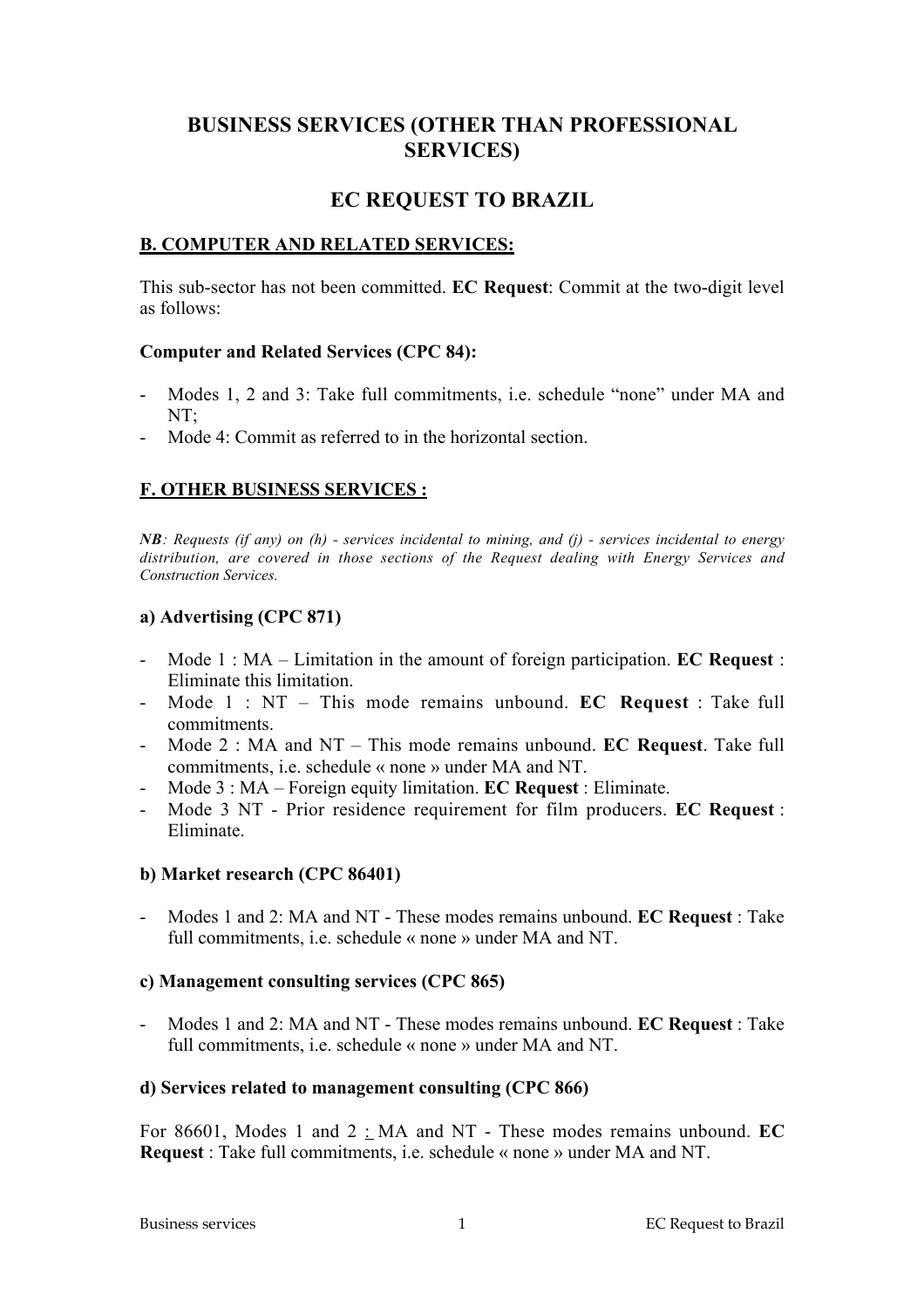This sub-sector is not committed for « Arbitration and Conciliation Services » or « Other management services n.e.c » (CPC 86602, 86609. **EC Request**:

- Modes 1, 2, 3 : Take full commitments, i.e. schedule "none" under MA and NT.
- Mode 4 : Commit as referred to in the section "Horizontal commitments".

#### **e) Technical testing and analysis services (CPC 8676)**

Brazil has not committed this sub-Sector. The EC requests that it be committed as follows :

- Modes 1, 2, 3 : Take full commitments, i.e. schedule "none" under MA and NT.
- Mode 4 : Commit as referred to in the section "Horizontal commitments".

#### **l) Security Services (CPC 87302 – 87309)**

Brazil has not committed this sub-Sector. The EC requests that it be committed as follows :

- Mode 3 : MA Commit with no form of establishment or equity limitation. Full NT commitment - i.e. schedule "none".
- Mode 4 : Commit as referred to in the section "Horizontal commitments".

#### **m) Related scientific and technical consulting services (CPC 8675)**

Brazil has not committed this sub-Sector. The EC requests that it be committed as follows :

- Modes 1, 2, 3 : Take full commitments, i.e. schedule "none" under MA and NT.
- Mode 4 : Commit as referred to in the section "Horizontal commitments".

#### **n) Maintenance and Repair of Equipment (not including transport equipment) (CPC 633 + 8861-8866)**

Brazil has not committed this sub-Sector. The EC requests that it be committed as follows :

- Modes 1, 2, 3 : Take full commitments, i.e. schedule "none" under MA and NT.
- Mode 4 : Commit as referred to in the section "Horizontal commitments".

#### **t) Translation Services (CPC 87905)**

- Modes 1 and 2: MA and NT - These modes remains unbound. **EC Request** : Take full commitments, i.e. schedule « none » under MA and NT.

« Official translators » are excluded. **EC Request** :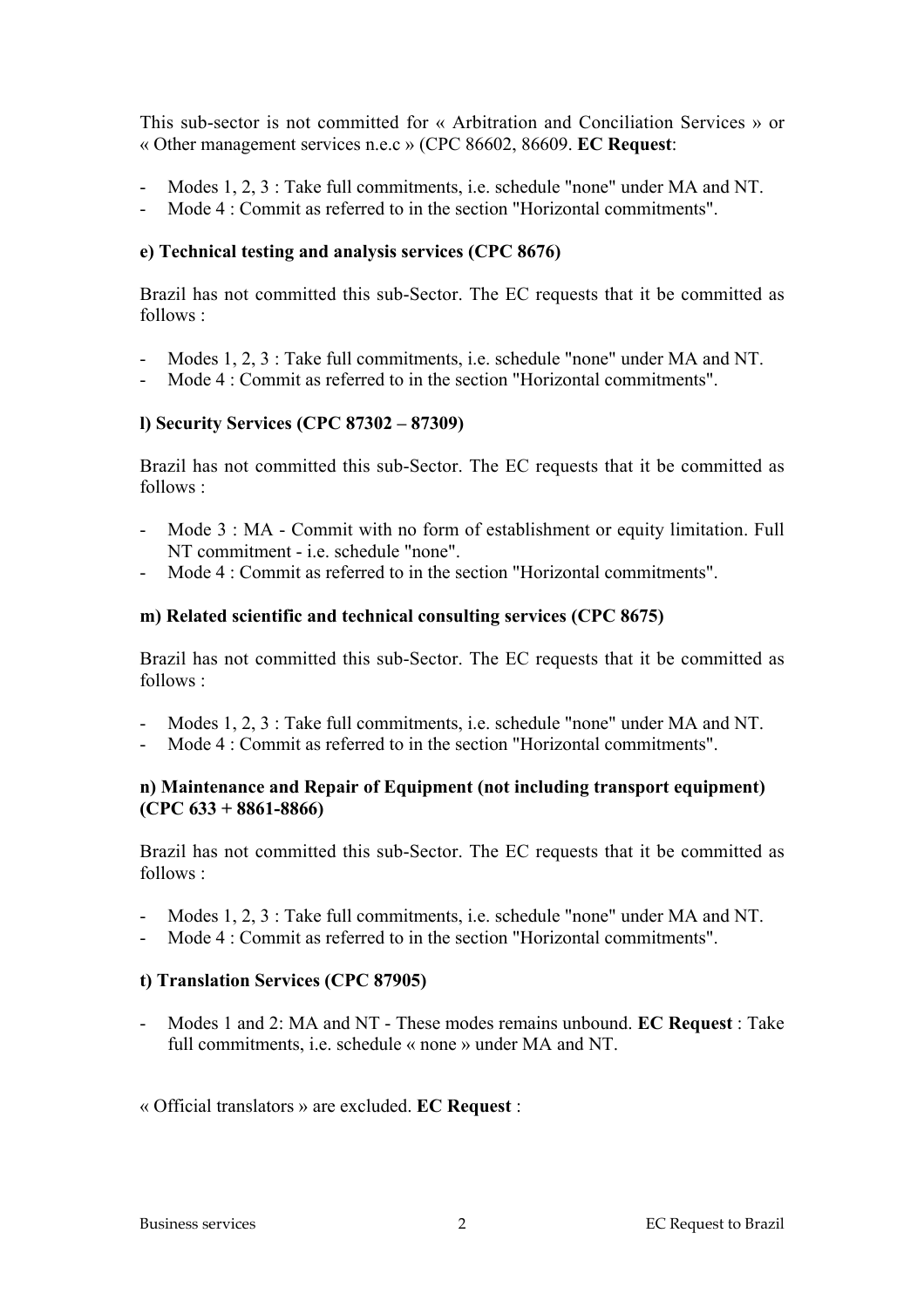- Modes 1, 2, 3 : Take full commitments, i.e. schedule "none" under MA and NT.
- Mode 4 : Commit as referred to in the section "Horizontal commitments".

#### **Grounds maintenance (part of CPC 88110) and**

#### **Washing and Cleaning Services (CPC 97011-97014)**

Brazil has not committed these two sub-sectors. The EC requests that is be committed as follows:

- Mode 3: Take full commitments, i.e. schedule "none" under MA and NT
- Mode 4: Commit as referred to in the section "Horizontal commitments".

The EC also invites Brazil to consider taking commitments in Research and Development Services (CPC 85), Rental and Leasing Services without Operators (CPC 831), Placement and supply services of personnel (CPC 872), packaging services (CPC 876), printing and publishing services (CPC 88442) and convention services (part of CPC 87909).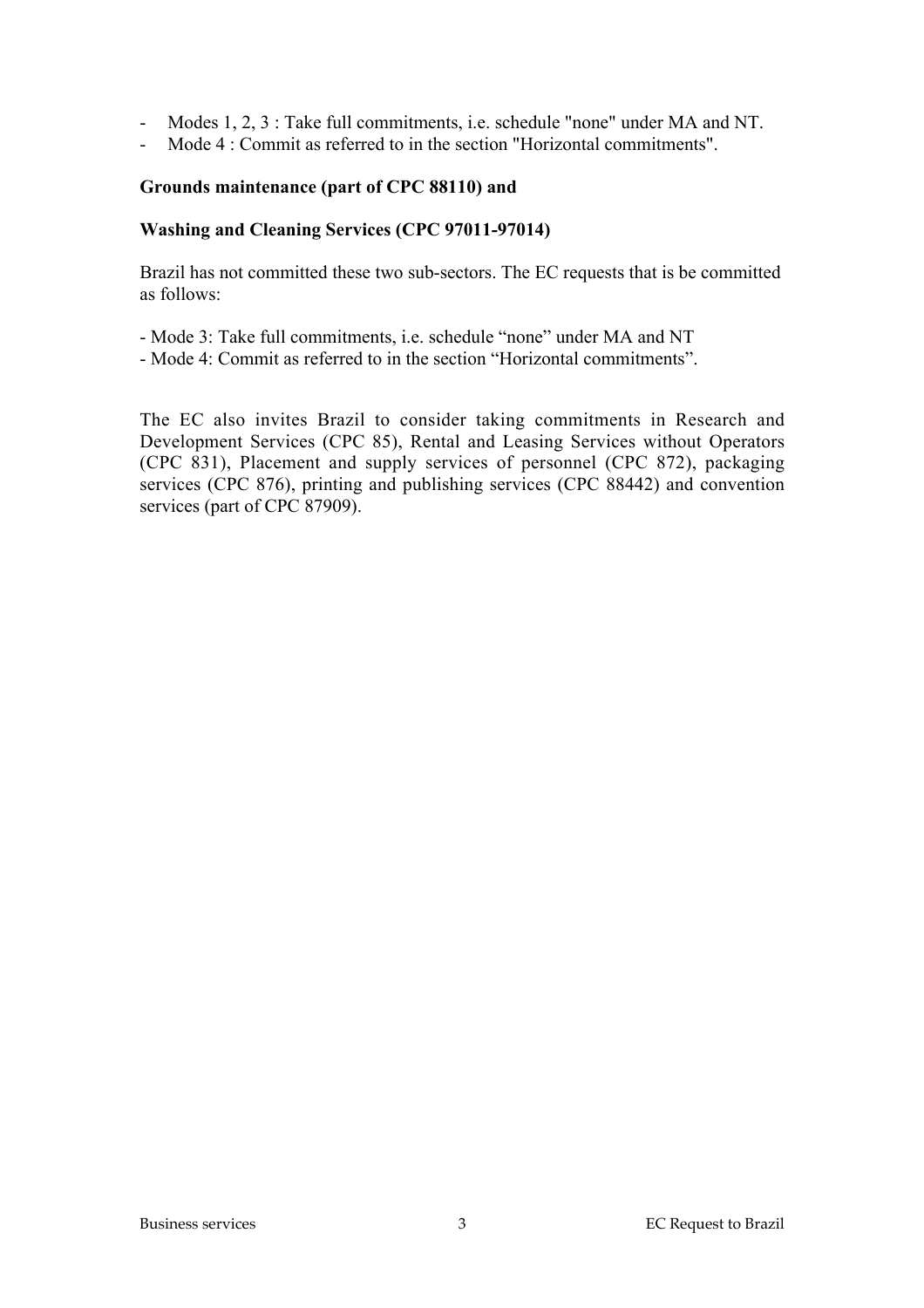# POSTAL AND COURIER SERVICES

## EC REQUEST TO BRAZIL

Brazil has only partially committed this sector (commitments in courier services). This request is based in the EC proposal for the classification of postal and courier services. While discussions on classification in this sector are still ongoing, the EC would like to invite Argentina to present its offer in accordance with this proposal, without prejudice to the outcome of the discussion on the classification of postal and courier services:

### **SERVICES RELATING TO THE HANDLING1 OF POSTAL ITMES2 , WHETHER FOR DOMESTIC OR FOREIGN DESTINATIONS:**

**A. Handling of addressed written communications on any kind of physical medium3 , including:**

- **Hybrid mail services**
- **Direct mail**
- **B. Handling of addressed parcels and packages4**
- **C. Handling of addressed press products5**
- **D. Handling of items referred to in A. to C. above as registered or insured mail.**
- **E. Express delivery services<sup>6</sup> for items referred to in A. to C. above.**
- **F. Handling of non-addressed items.**
- **G. Document exchange.**
- **H. Other services not elsewhere specified.**

 $\frac{1}{1}$  $<sup>1</sup>$  The term "handling" should be taken to include clearance, sorting, transport and delivery.</sup>

<sup>&</sup>lt;sup>2</sup> "Postal item" refers to items handled by any type of commercial operator, whether public or private.

 $3$  E.g. letter, postcards.

<sup>4</sup> Books, catalogues are included hereunder.

<sup>&</sup>lt;sup>5</sup> Journals, newspapers, periodicals.

<sup>&</sup>lt;sup>6</sup> Express delivery services may include, in addition to greater speed and reliability, value added elements such as collection from point of origin, personal delivery to addressee, tracing and tracking, possibility of changing the destination and addressee in transit, confirmation of receipt.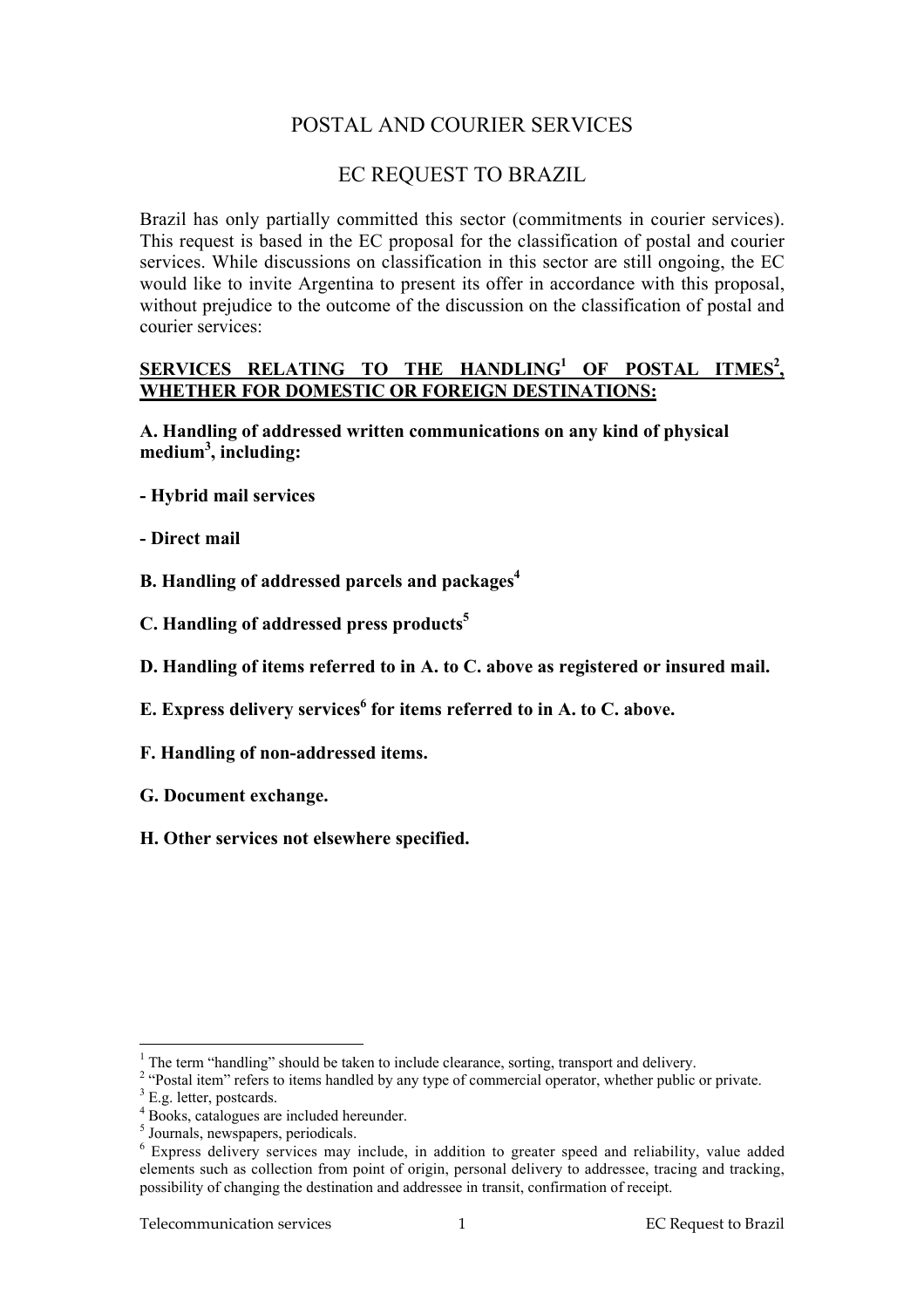For sub-sectors B., C., E., F. and G. :

- Modes 1, 2 and 3 : Undertake full commitments for market access and national treatment.
- Mode 4 : Commit as referred to in the section « Horizontal commitments ».

For sub-sectors A. and D. :

- Modes 1, 2 and 3: Undertake commitments for market access and national treatment.
- Mode 4 : Commit as referred to in the section « Horizontal commitments ».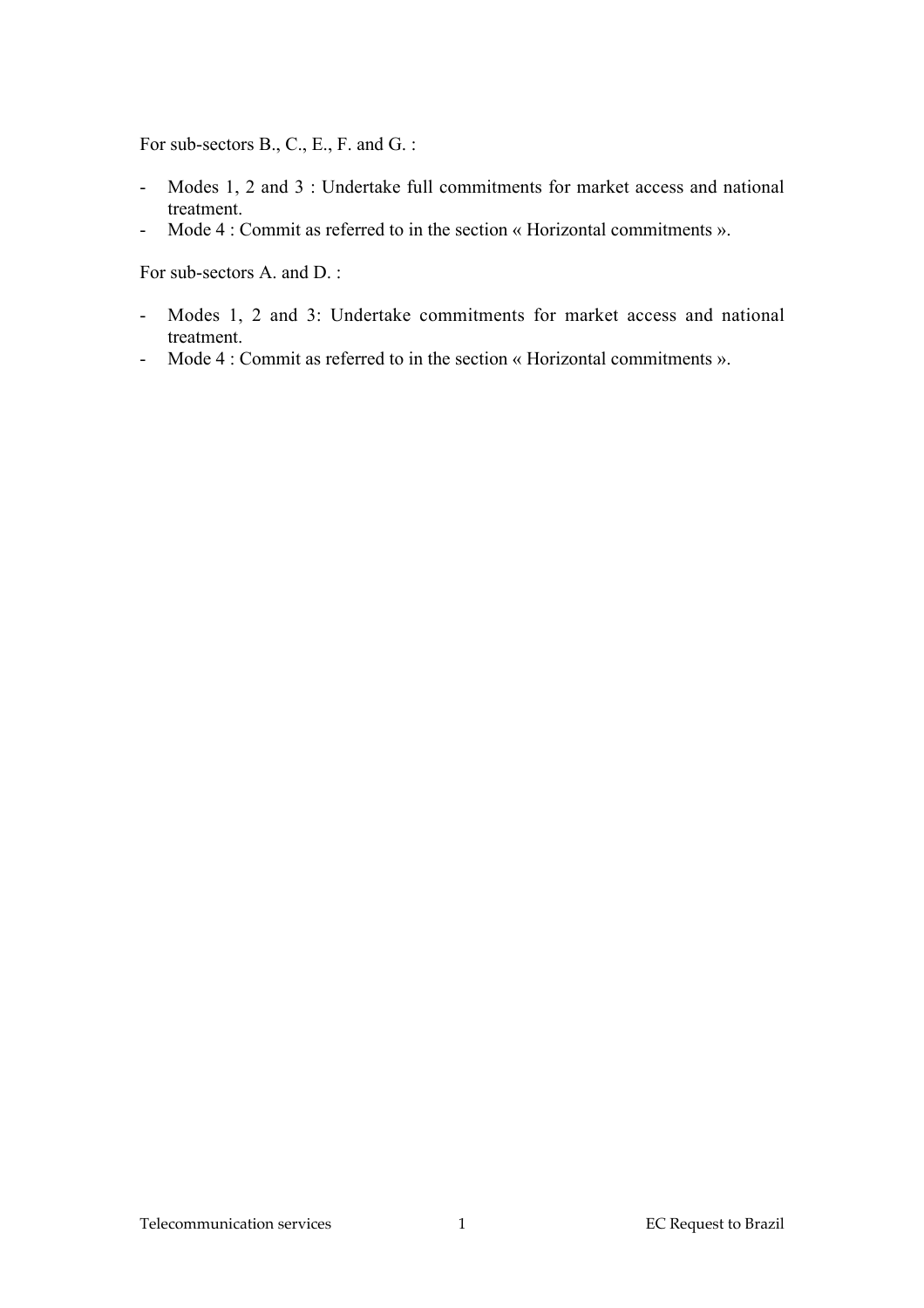# TELECOMMUNICATION SERVICES

# EC REQUEST TO BRAZIL

By failing to ratify its offer made in the telecommunications negotiations concluded in 1997, Brazil has not committed this Sector. The EC requests that Brazil bind the offer made in 2000 under the certification procedure and remove the remaining restrictions, which are the following:

## **HORIZONTAL COMMITMENTS FOR THE SECTOR**

- There is an obligation to use satellites that occupy orbital positions notified by Brazil, and there are exclusivity rights to Embratel for access to Intelsat and Inmarsat. **EC Request:** Remove these restrictions.
- Direct foreign ownership is prohibited and there is a possibility for the executive to arbitrarily restrict the level of foreign ownership. **EC Request:** Remove these restrictions.
- Operators are requested to get approval of ANATEL for the supply of any "new service". Operators upgrade the quality of their services regularly or offer combined services as a normal practice of business and manner. **EC Request:** Explain what a "new service" is under ANATEL practices and when operators need to get additional licences.

## **MODE 3 - ESTABLISHMENT**

- There can be only up to two suppliers of local, long distance inter-regional and international voice telephone services and up to four suppliers of long distance intra-regional voice telephone services. **EC Request:** Remove these limits.
- There are also duopoly restrictions in the States of Amazonas, Roraima, Amapá and Maranhâo for mobile services. **EC Request:** Remove these limits.

### **ADDITIONAL COMMITMENTS**

**EC Request:** Commit to the full reference paper of the Basic Telecommunications negotiations.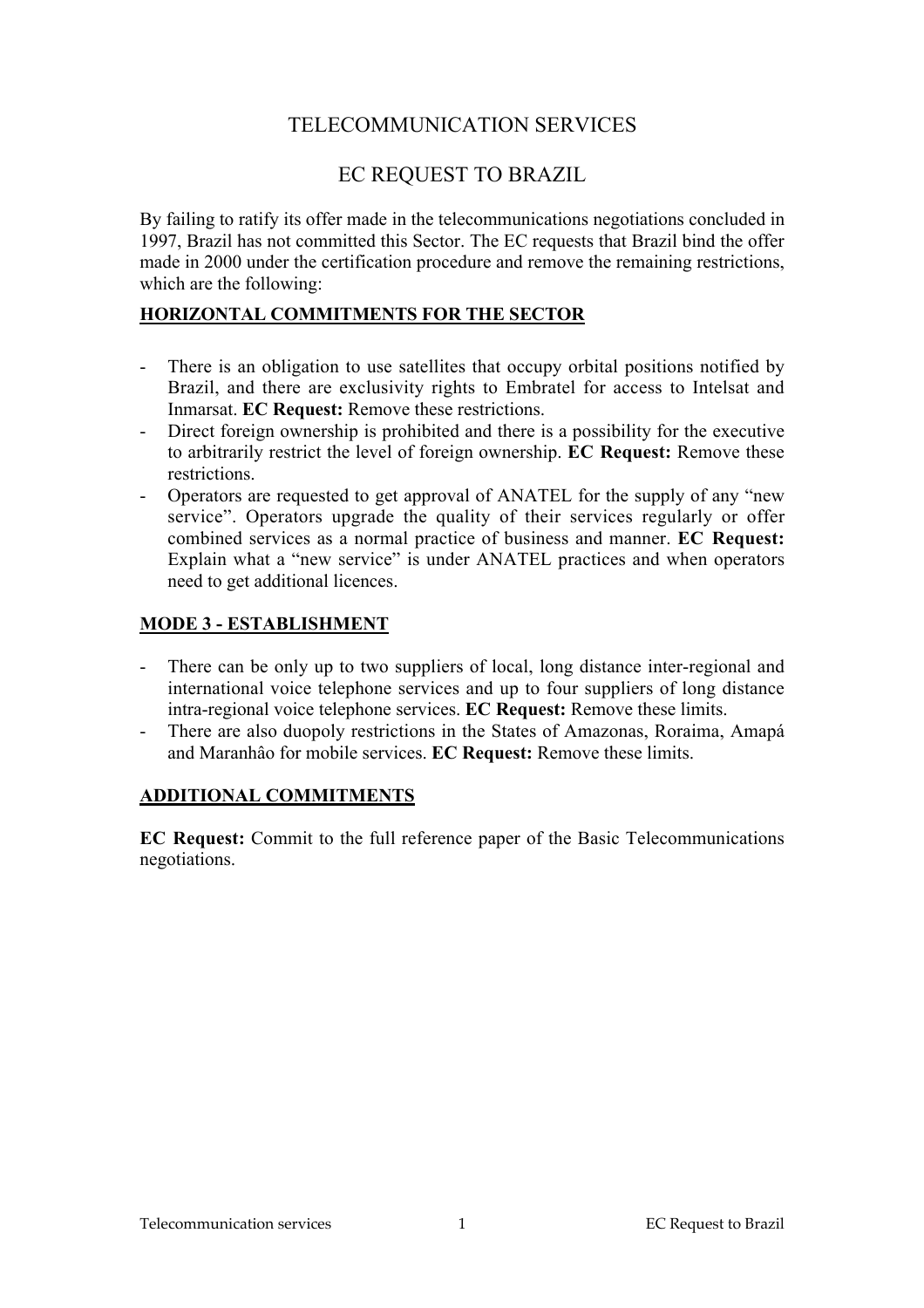# **CONSTRUCTION AND RELATED ENGINEERING SERVICES**

# **EC REQUEST TO BRAZIL**

Brazil has committed this Sector only partially. The EC requests that this Sector be committed as follows:

### **D. BUILDING COMPLETION AND FINISHING WORK (CPC 517)**

This sub-sector is not committed. **EC Request:**

- Mode 3: Take full commitments, i.e. schedule "none" under MA and NT.
- Mode 4: Commit as referred in the section "Horizontal commitments".

### **E. OTHER (CPC 511+515+518)**

This sub-sector is not committed for CPC 515 (special trade construction) and CPC 518 (renting services related to equipment for construction or demolition of buildings or civil engineering works, with operator). **EC Request** for these CPCs:

- Mode 3: Take full commitments, i.e. schedule "none" under MA and NT.
- Mode 4: Commit as referred in the section "Horizontal commitments".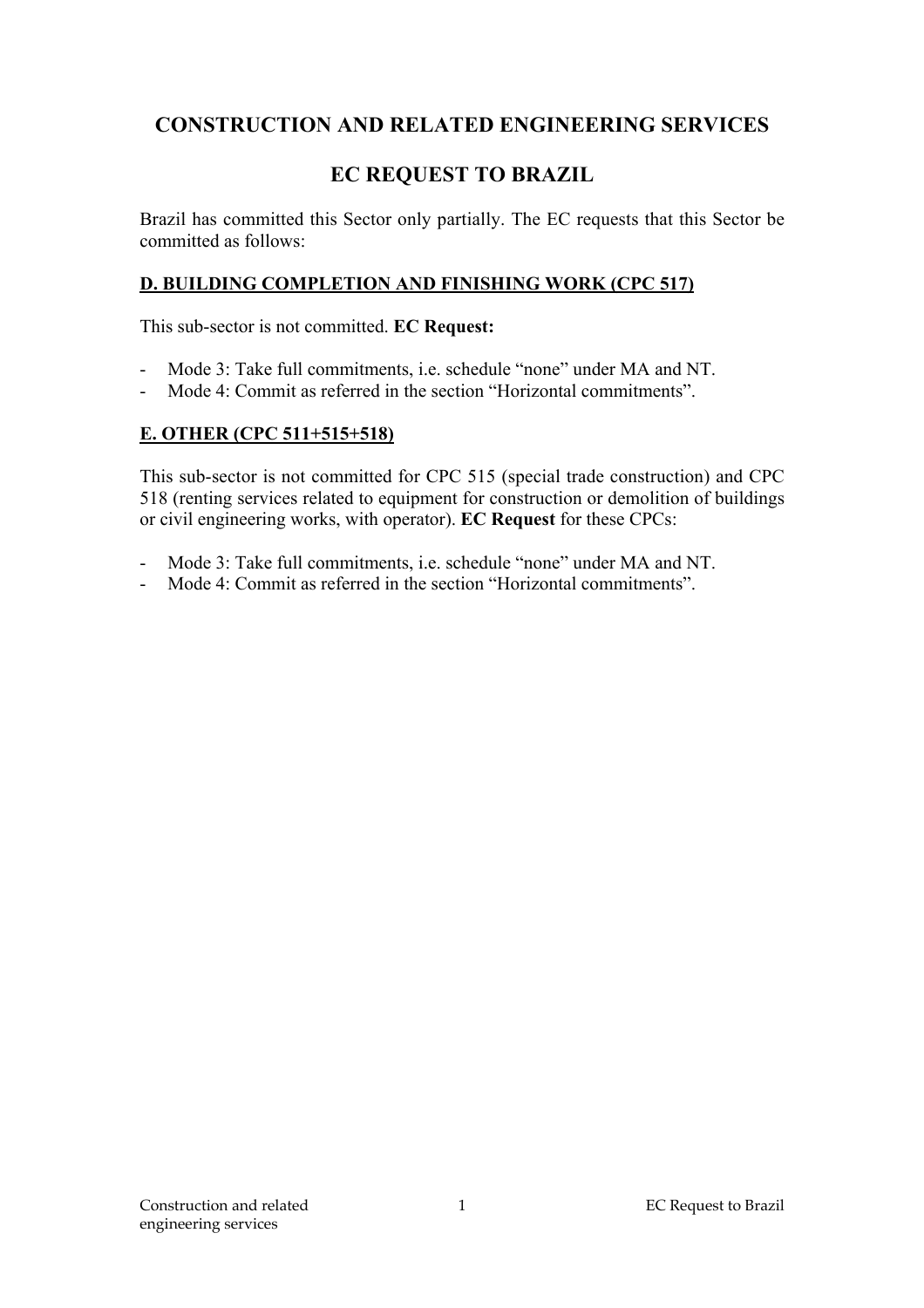## **DISTRIBUTION SERVICES**

# **EC REQUEST TO BRAZIL**

Brazil has only partially committed this Sector. The EC requests that this Sector is committed as follows :

#### **A. COMMISSION AGENTS' SERVICES (CPC 621, 6111+6113+6121)**

This sub-sector is not committed. **EC Request:**

- Modes 1, 2, 3 : Take full commitments, i.e. schedule "none".
- Mode 4 : Commit as referred in the section "Horizontal commitments".

### **B. WHOLESALE TRADE SERVICES (CPC 622, 6111+6113+6121)**

The distribution of the following goods is not committed :

- motor vehicles (CPC 6111+6113+6121)
- fuels and related goods (CPC 62271)

**EC Request** for these goods:

- Modes 1, 2, 3 : Take full commitments, i.e. schedule "none".
- Mode 4 : Commit as referred in the section "Horizontal commitments".
- Modes 1 and 2 : These Modes remain unbound. **EC Request:** Take full commitments, i.e. schedule "none".

### **C. RETAILING TRADE SERVICES (CPC 631+632, 6111+6113+6121+613)**

The distribution of motor vehicles (CPC  $6111+6113+6121+613$ ) is not committed. **EC Request:**

- Modes 1, 2, 3 : Take full commitments, i.e. schedule "none".
- Mode 4 : Commit as referred in the section "Horizontal commitments".
- Modes 1 and 2 : These Modes remain unbound. **EC Request:** Take full commitments, i.e. schedule "none".

### **D. FRANCHISING (CPC 8929)**

- Mode 1 : M.A. Franchise contracts must be in conformity with domestic regulation. **EC Request** : Remove. This is covered by Art VI.
- Mode 1 : N.T. Unbound. **EC Request** : Take full commitments, i.e. schedule "none".
- Mode 2 : This Mode remains unbound. **EC Request** : Take full commitments, i.e. schedule "none".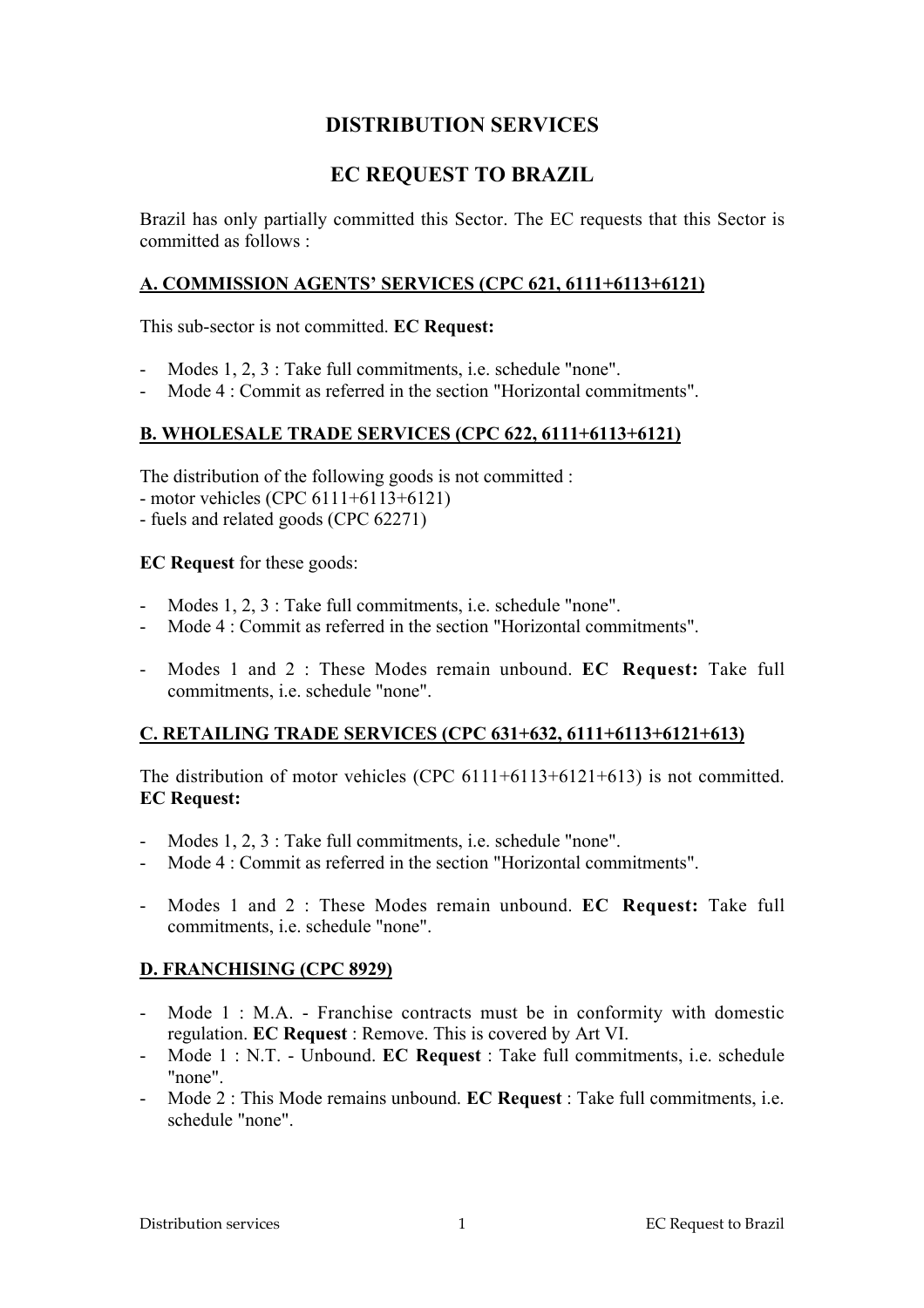## **ENVIRONMENTAL SERVICES**

# **EC REQUEST TO BRAZIL**

Brazil has not undertaken commitments in environmental services. This request is based on the EC proposal for the classification of environmental services. While discussions on classification in this sector are still ongoing, the EC would like to invite Brazil to present its offer in accordance with this proposal, without prejudice to the outcome of the discussion on the classification of environmental services:

### **A. WATER FOR HUMAN USE & WASTEWATER MANAGEMENT**

#### **Water collection, purification and distribution services through mains, except steam and hot water**

This sub-sector only concerns the distribution of water through mains' (i.e. urban sewage systems). This excludes any cross-border transportation either by pipeline or by any other means of transport, nor does it imply access to water resources.

- Mode 3: Take commitments under MA and NT
- Mode 4: Commit as referred to in the section "Horizontal commitments"

### **Waste water services (CPC 9401)**

- Mode 3: Take full commitments, i.e. schedule "none" under MA and NT
- Mode 4: Commit as referred to in the section "Horizontal commitments"

### **B. SOLID/HAZARDOUS WASTE MANAGEMENT**

#### **Refuse disposal services (CPC 94020)**

### **Sanitation and similar services (CPC 94030)**

### **C. PROTECTION OF AMBIENT AIR AND CLIMATE**

**Services to reduce exhaust gases and other emissions and improve air quality (CPC 94040)**

### **D. REMEDIATION AND CLEANUP OF SOIL & WATER**

**Treatment, remediation of contaminated/polluted soil and water (part of CPC 94060)**

### **E. NOISE & VIBRATION ABATEMENT**

#### **Noise abatement services (CPC 94050)**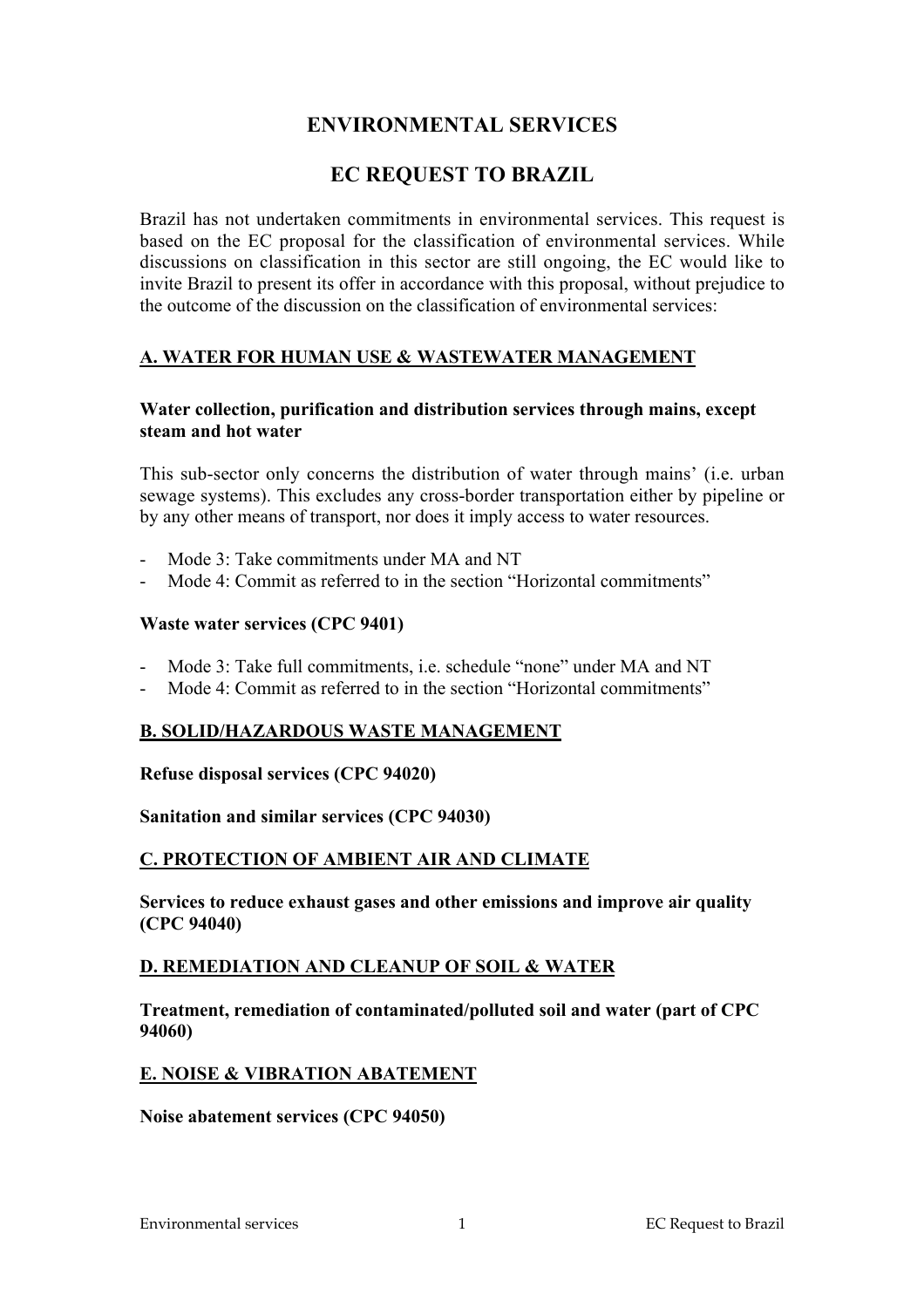## **F. PROTECTION OF BIODIVERSITY AND LANDSCAPE**

## **Nature and landscape protection services (part of CPC 94060)**

## **G. OTHER ENVIRONMENTAL & ANCILLARY SERVICES**

## **Other environmental protection services not classified elsewhere (CPC 94090)**

**EC Request** for each of the above sub-sectors :

- Modes 1 (where technically feasible), 2 and 3 : Undertake full commitments for market access and national treatment.
- Mode 4 : Refer to horizontal commitments.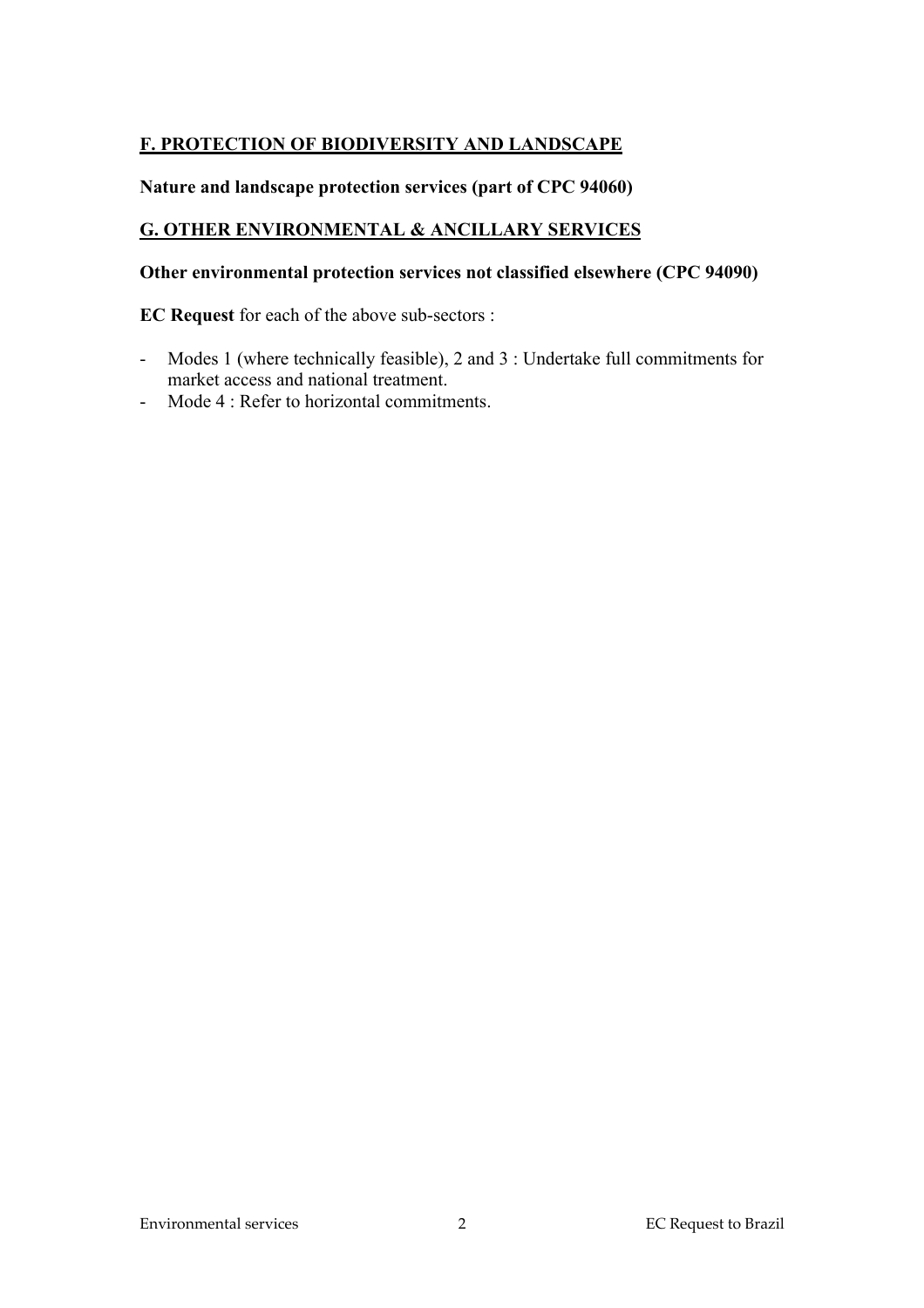## **FINANCIAL SERVICES**

# **EC REQUEST TO BRAZIL**

Brazil has committed this sector only partially. The EC requests that it be committed as follows:

## **GENERAL**

- Brazil has not yet accepted the Fifth protocol. **EC Request**: Ratify.
- **EC Request**: Undertake commitments in accordance with the Understanding on Commitments in Financial Services.

## **INSURANCE**

- Mode 3: MA and NT- In direct insurance (life and non-life), reinsurance and insurance intermediation, direct branching, is not allowed. **EC Request:** Allow direct branching.
- Modes 1 and 2: MA and NT MAT insurance is only partly committed. **EC Request:** Take full commitments in accordance with the Understanding.
- Mode 3: MA- In life and non-life insurance, requirement of enactment of a Presidential decree for the establishment of a commercial presence (i.e. case-bycase authorisation by the Executive Branch). **EC Request:** Eliminate this requirement
- Modes 1 and 2: MA and NT Reinsurance and retrocession are unbound. **EC Request**: Take full commitments.
- Mode 3: MA and NT State monopoly on reinsurance and retrocession services. **EC Request**: Open to competition and undertake full commitments for reinsurance and retrocession services.
- Modes 1 and 2: MA and NT- Unbound in insurance intermediation (agencies and brokers). **EC Request:** Commit intermediation of reinsurance and of MAT insurance in accordance with the Understanding.

## **BANKING AND OTHER FINANCIAL SERVICES**

- Various activities are not covered: credit, charge and debit cards, pension fund management, and provision and transfer of financial information. **EC Request:** Take full commitments in modes 1,2 and 3 for provision and transfer of financial information, in modes 2 and 3 in other sub-sectors, and commit in mode4 as referred to in the section "Horizontal commitments".
- Mode 2: MA and NT- Unbound in all sub-sectors. **EC Request:** Take full commitments.
- Mode 3: MA- For all financial institutions, requirement of a case-by-case authorisation by Presidential decree (subject to unspecified criteria) for the establishment of a commercial presence. **EC Request:** Eliminate this restriction.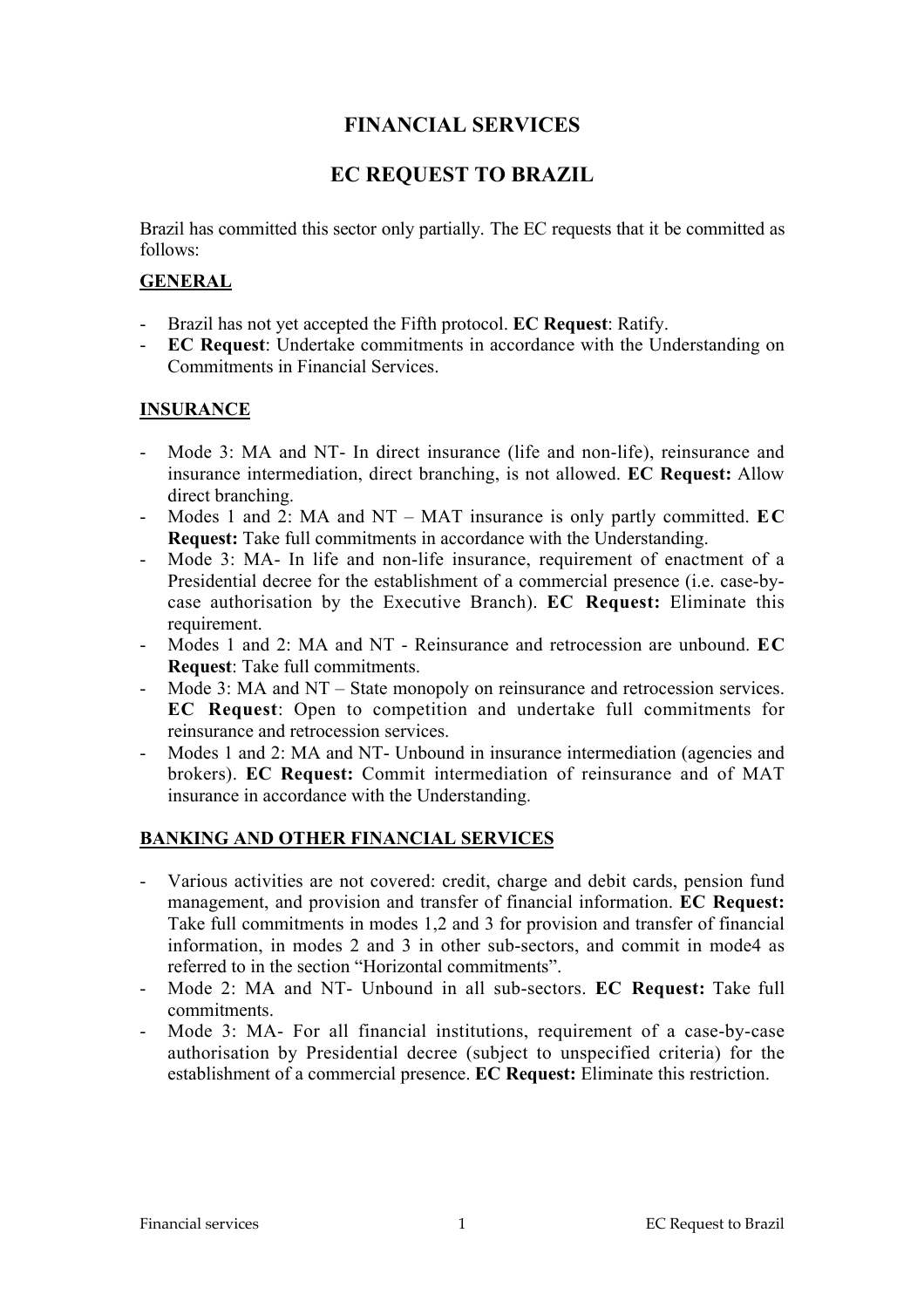- Mode 3: MA- Existence of discriminatory limitations on the expansion of the number of branches (including ATMs). **EC Request:** Remove this limitation.
- Mode 3: Foreign banks' branches and subsidiaries cannot establish as "universal banks". **EC Request**: Allow establishment as universal banks.
- Modes 1 and 2: MA and NT- Unbound for advisory services. **EC Request:** Take full commitments.
- Mode 3: NT Forbidden to maintain accounts denominated in foreign currencies in Brazil. **EC Request**: Open up this possibility.
- Mode 3: Only Brazilian financial institutions are entitled to provide asset management services for federal and State agencies and companies. **EC Request:** Open these asset management services to foreign companies established in Brazil.
- Mode 3: Only State-owned banks are entitled to provide commercial banking services to federal, state or municipal agencies and companies. **EC Request:** Open to competition these services.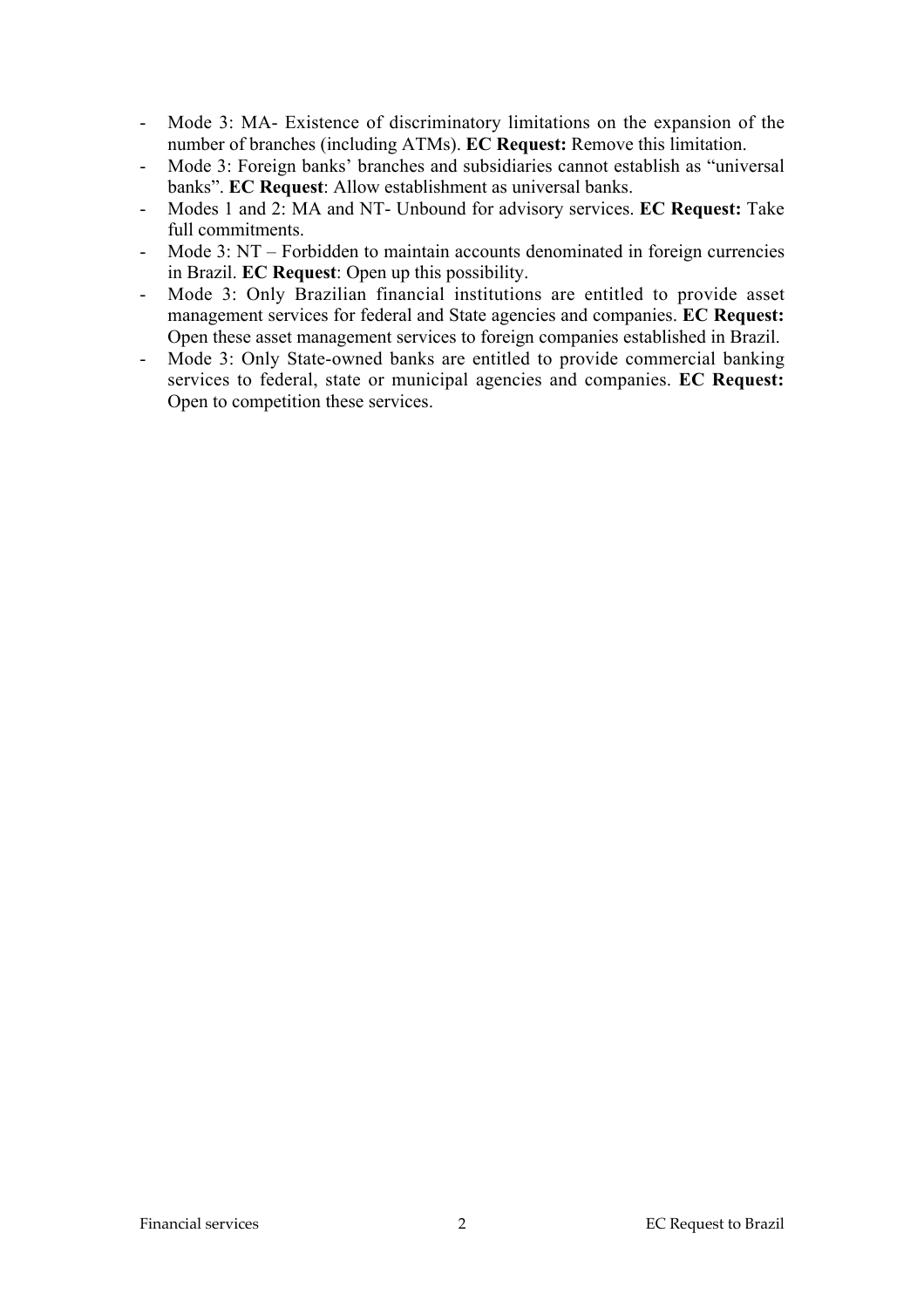# **TOURISM AND TRAVEL RELATED SERVICES**

# **EC REQUEST TO BRAZIL**

Brazil has only partially committed this sector. The EC requests that this sector is committed as follows:

## **A. HOTELS AND RESTAURANTS (INCL. CATERING) (CPC 641-643)**

Extend sectoral coverage to include beverage serving services (CPC 643), and take full commitments in that subsector

## **CPC 641 and 642**

- Mode 2: Undertake full commitments for MA and NT.
- Mode 3: National treatment: remove discrimination for established companies with regard to tax credit incentives.

## **B. TRAVLE AGENCIES AND TOUR OPERATORS SERVICES (CPC 7471)**

Extend sectoral scope to include travel agency and tour operator services and undertake full commitments in mode 1, 2 and 3.

- Mode 4 : Commit as referred in the section "Horizontal commitments".

## **C. TOURIST GUIDES SERVICES (CPC 7472 )**

Extend sectoral scope to include travel agency and tour operator services and undertake full commitments in mode 1, 2 and 3.

- Mode 4 : Commit as referred in the section "Horizontal commitments".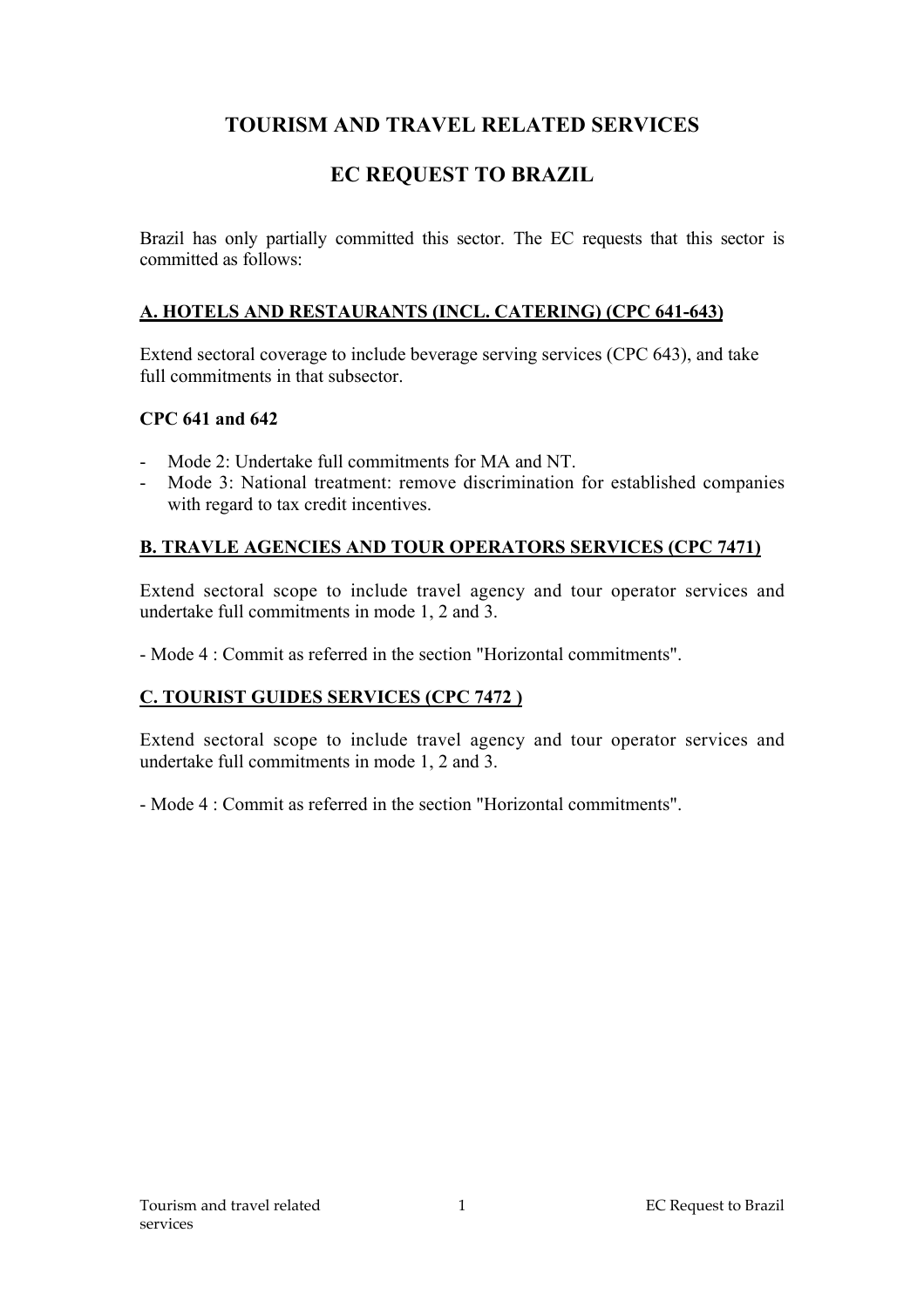## **NEWS AGENCY SERVICES**

# **EC REQUEST TO BRAZIL**

Brazil has not committed this sector (CPC 962). The EC requests that this Sector be committed as follows:

## **EC Request (CPC 962):**

- Modes 1-3: Take full commitments, i.e. schedule "none" under MA and NT.
- Mode 4: Commit as referred to in the section "Horizontal commitments".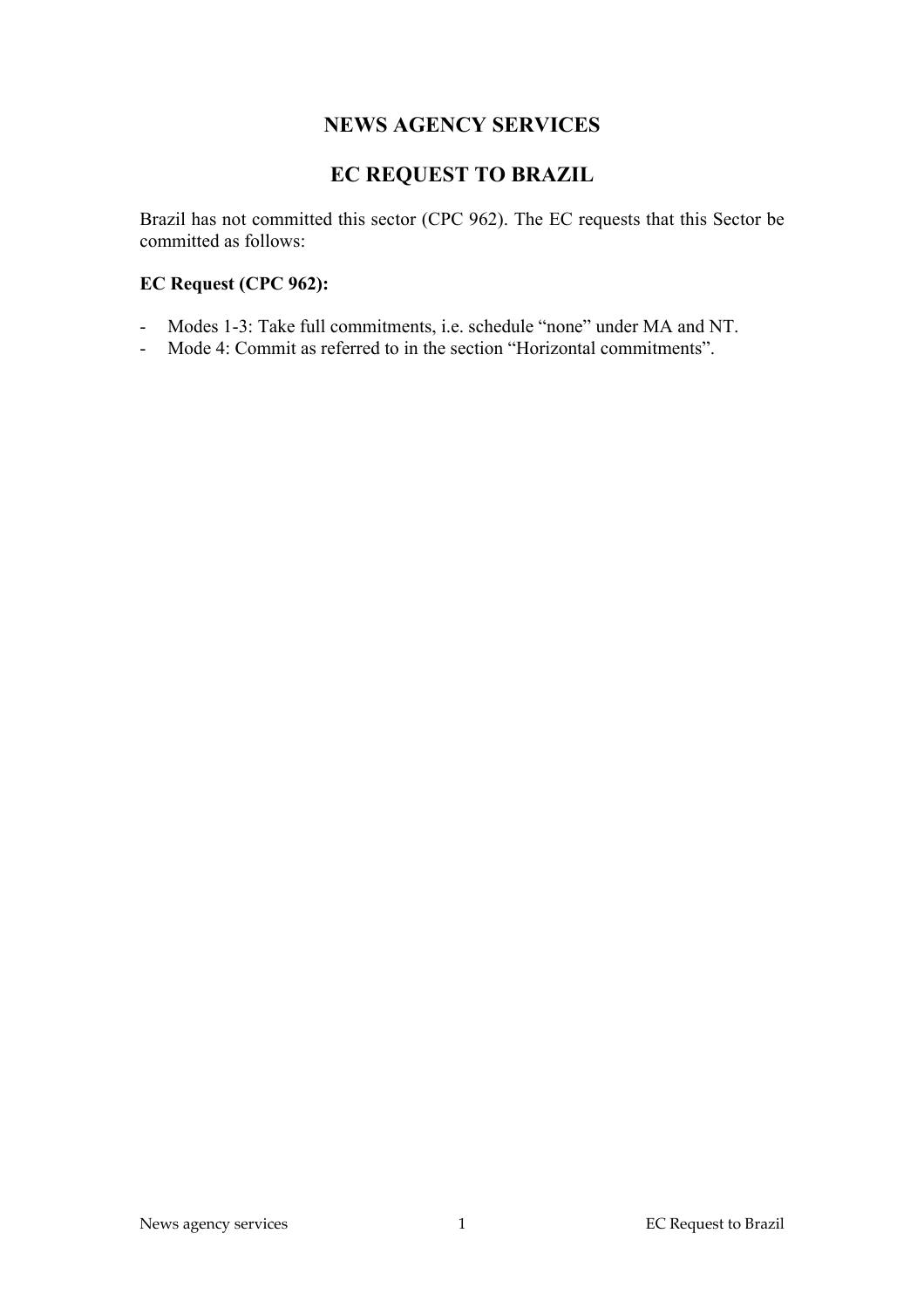# TRANSPORT SERVICES

# EC REQUEST TO BRAZIL

## **A. MARITIME TRANSPORT**

Brazil has no commitments for maritime transport.

**EC Request**: Take commitments in accordance with the attached model schedule (Annex 1). In particular for the following areas:

- **1) International transport (freight and passengers) CPC 7211 and 7212**
- **2) Additional commitments for access to and use of ports facilities**
- **3) Maritime auxiliary services (maritime cargo handling, storage and warehouse services, customs clearance services, container station and depot services, maritime agency services)**
- **4) Multimodal activities: for inland forwarding of cargoes commit the ability to rent or lease - or to have access to and use of multimodal facilities (as specified in the note to the schedule).**
- **5) Definitions commit definitions as specified in the model schedule.**

The EC also request the following additional maritime commitments from Brazil:

**6) Equipment.** To facilitate planning of their businesses operators should be allowed to reposition their own equipment, such as empty containers, between ports of Brazil, when it is not carried against payment. This is requested to be committed in a new footnote:

> *"9. Movement of own equipment. International maritime transport suppliers can move/reposition their own equipment (i.e. empty containers, flatbeds etc.) on their own vessels between ports of Brazil."*

**7) International cargo.** With the development of containerisation and high frequency networking services and with the ever-larger vessels having to limit direct port calls for physical or economic reasons, the feedering of cargoes between main ports and way ports is becoming more important as an integral part of efficient international maritime transport. An international maritime transport supplier should be allowed to operate feeder services for its international cargo between ports of Brazil. This is requested to be committed in a new footnote: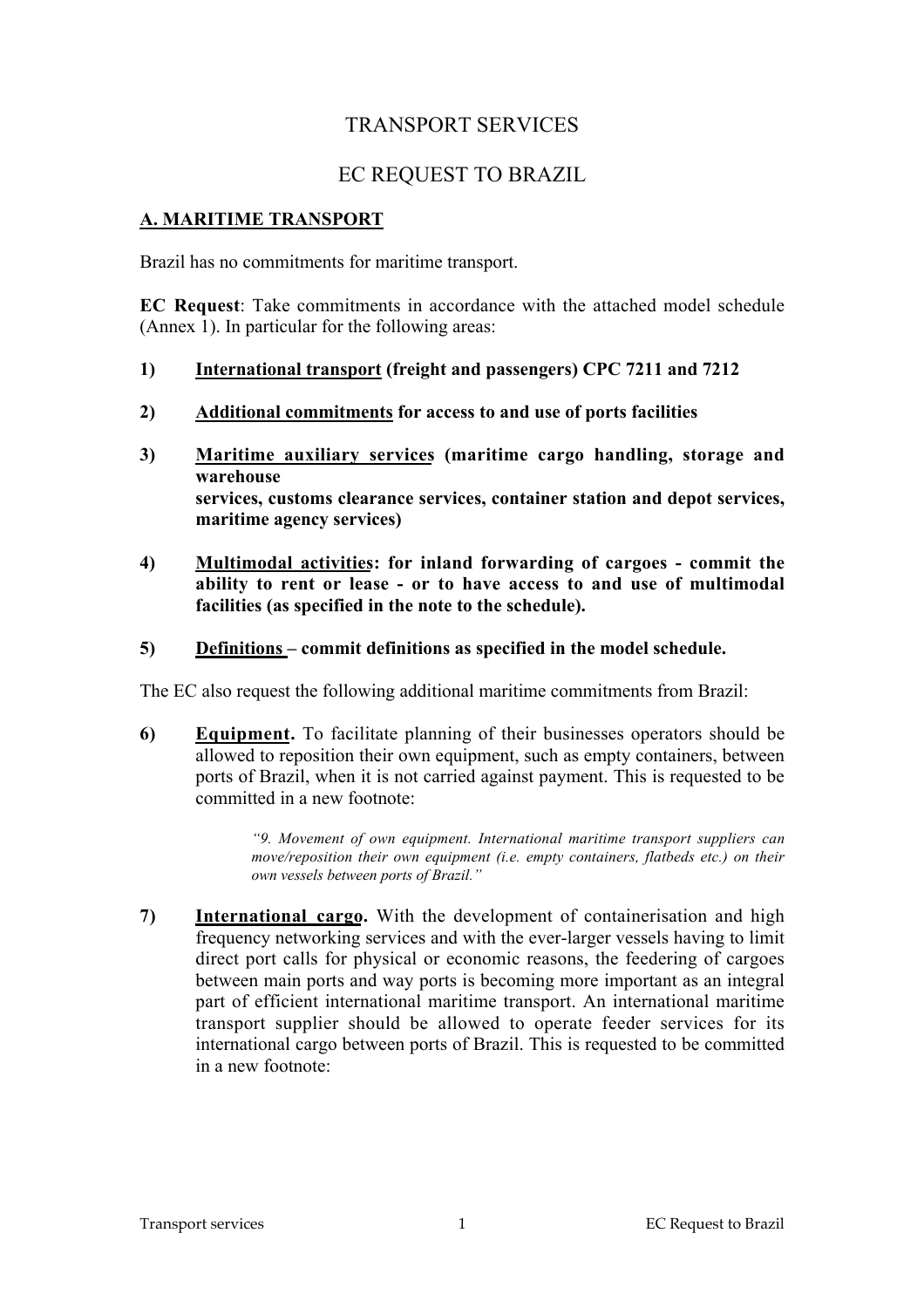"*10. International maritime transport suppliers can operate vessels of any flag for the purposes of pre- and onward carriage of the international cargo between ports of Brazil."*

In this context Brazil may wish to take the one or more of the following principles into concern:

- Size of the port. Only valid for international cargo relayed between national ports handling more than [25,000 TEU] on an annual basis.
- Binding existing ad hoc practices. To the extent exceptions are already granted for use of foreign flagged vessels such practices could be bound to explicitly cover pre- and onward carriage of international cargo.
- Geographical limitations: Transport of international cargo between ports within the same state [or other relevant sub-federal/regional entity] remains excluded.

A final Request related to maritime transport is:

### **8) Rental and leasing of vessels with crew (CPC 7213, 7223).**

#### **EC Request**:

- Modes 1, 2 and 3: Take full commitments, i.e. schedule "none", under MA and NT
- Mode 4: Commit as in horizontal commitments.

### **C. AIR TRANSPORT**

Brazil has no commitments for air transport.

### **1) Maintenance and repair of aircraft and parts thereof.**

#### **EC Request:**

- Modes 2 and 3: Take full commitments, i.e. schedule "none", under MA and NT
- Mode 4: Commit as referred in the section "Horizontal commitments"

### **2) Selling and marketing.**

#### **EC Request:**

- Modes 1, 2 and 3: Take full commitments, i.e. schedule "none", under MA and NT
- Mode 4: Commit as referred in the section "Horizontal commitments"

### **3) Computer Reservation Systems.**

#### **EC Request:**

- Modes 1, 2 and 3: Take full commitments, i.e. schedule "none", under MA and NT
- Mode 4: Commit as referred in the section "Horizontal commitments"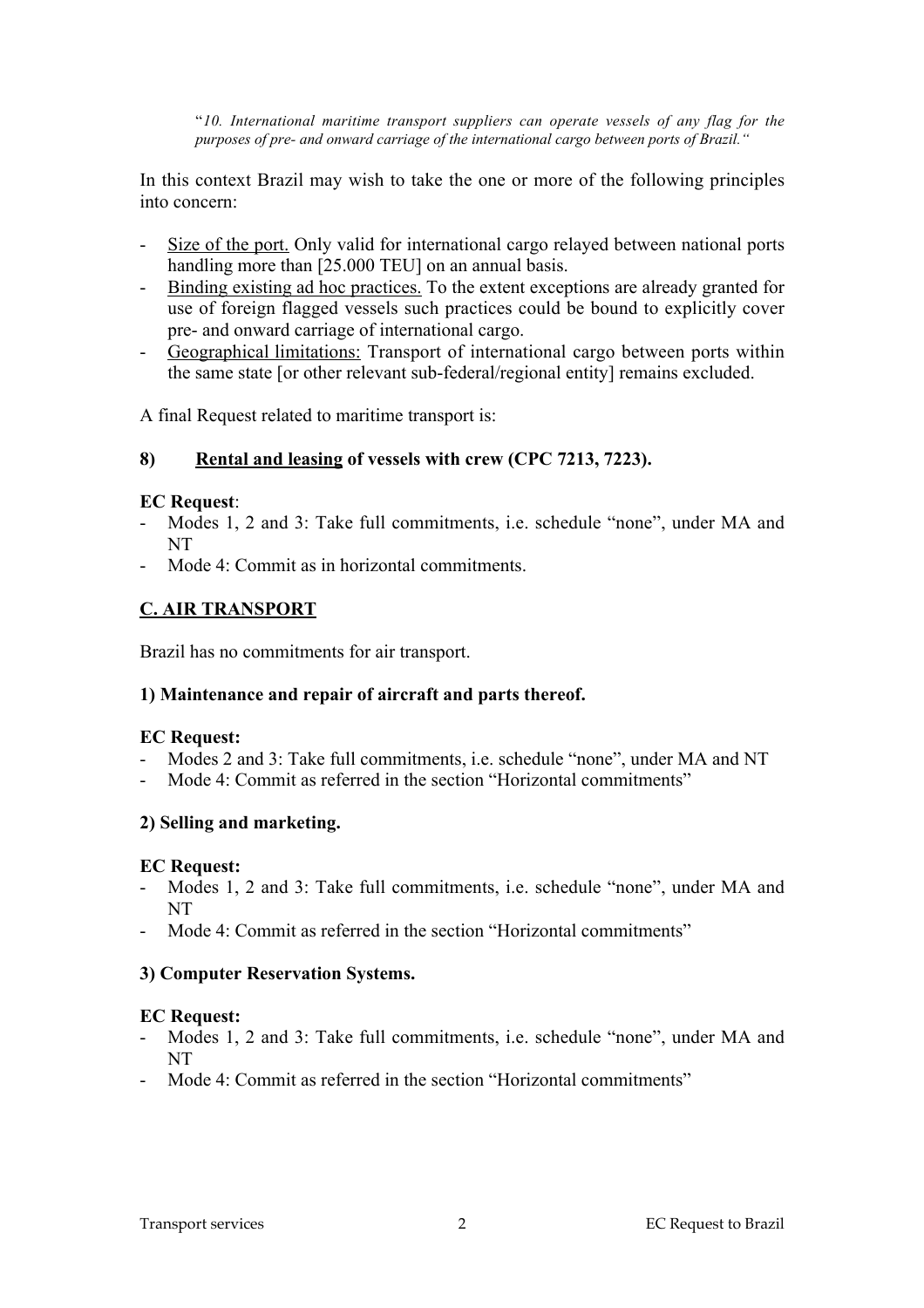## **4) Groundhandling services, as specified in the attached definitions (Annex 2).**

#### **EC Request:**

- Modes 2 and 3: Take full commitments, i.e. schedule "none", under MA and NT
- Mode 4: Commit as referred in the section "Horizontal commitments"

### **5) Airport management services, as specified in the attached definitions (Annex 2).**

#### **EC Request:**

- Mode 3: Take full commitments, i.e. schedule "none", under MA and NT
- Mode 4: Commit as referred in the section "Horizontal commitments"

## **F. ROAD TRANSPORT**

### **b) Freight Transportation (CPC 7123).**

Brazil has specific commitments for this activity, but restricted to only some parts of the classification (CPC 71231,71233 and 71234) and with a 20% ownership limitation.

### **EC Request:**

- Mode 3: Take full commitments, i.e. schedule "none", under MA and NT
- Mode 4: Commit as referred in the section "Horizontal commitments"

## **d) Maintenance and Repair of Road Transport Equipment (CPC 6112)**

Brazil has no commitment for this activity.

### **EC Request:**

- Modes 1, 2 and 3: Take full commitments, i.e. schedule "none", under MA and NT
- Mode 4: Commit as referred in the section "Horizontal commitments"

## **H. SERVICES AUXILARY TO ALL MODES OF TRANSPORT**

### **c) Freight Transport Agency/Freight Forwarding Services (CPC 748) and Pre-Shipment Inspection (part of CPC 749)**

Brazil has no commitment for this activity.

### **EC Request:**

- Modes 1, 2 and 3: Take full commitments, i.e. schedule "none", under MA and NT
- Mode 4: Commit as referred in the section "Horizontal commitments"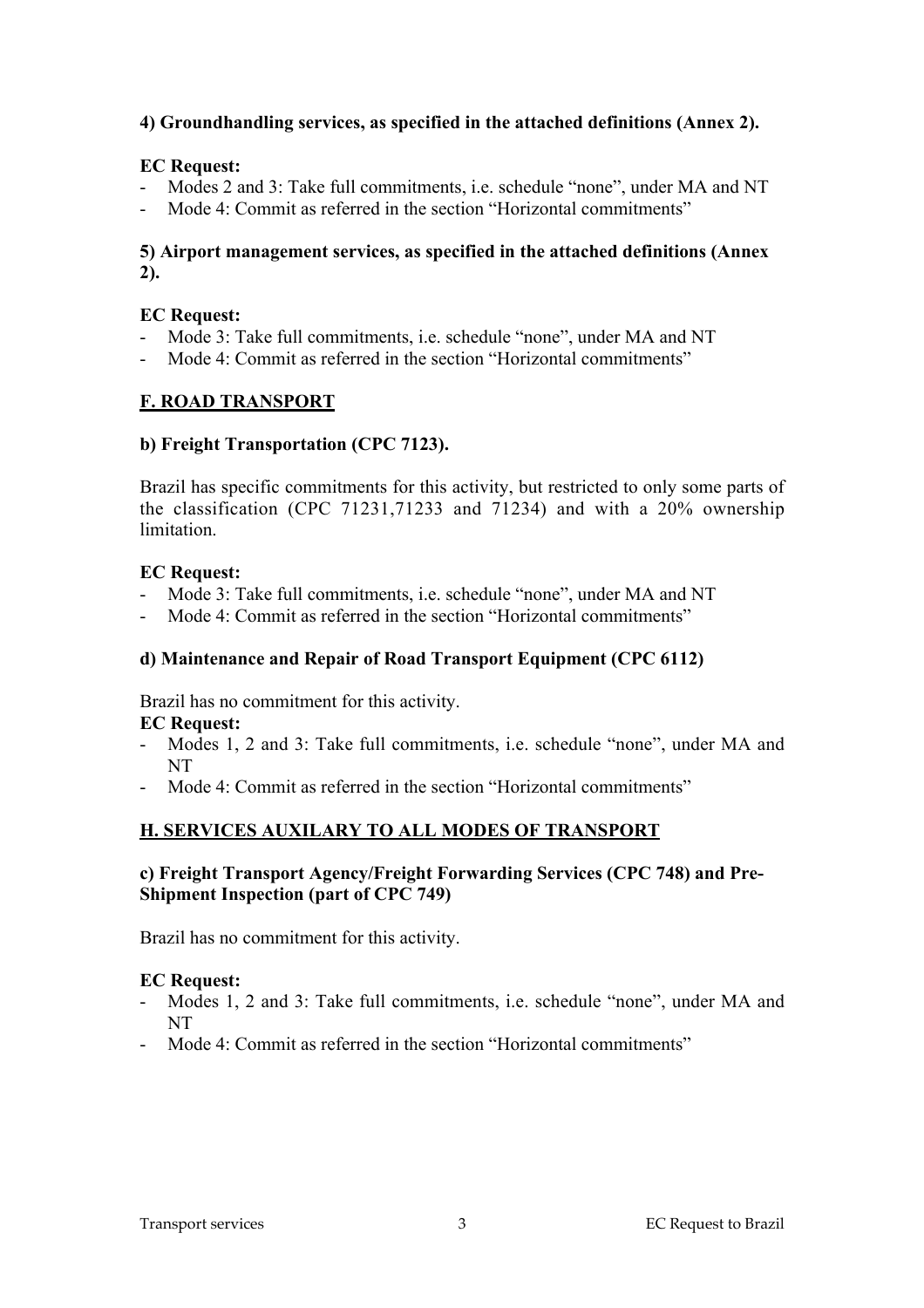## **MFN EXEMPTIONS**

#### **Land Transport**

- Brazil has an MFN exemption for cross-border supply (relating to an agreement on International Land Transport) and provides for national treatment for authorized suppliers of signatories in respect of international transport of cargo and passengers. **EC Request:** Clarify under which circumstances these benefits would also apply to an European company authorised and established in Brazil (see road transport where the EC request opening of Mode 3 for freight transportation).

#### **Maritime transport (Ocean shipping - cargo):**

- Brazil has an MFN exemption that allows measures in bilateral agreements concerning cargo sharing and cargo reservation and measures providing for access to cargo on a reciprocity. **EC Request:** Remove exemption (see EC Requests for maritime transport based on the model schedule, which precludes such cargosharing/reservation).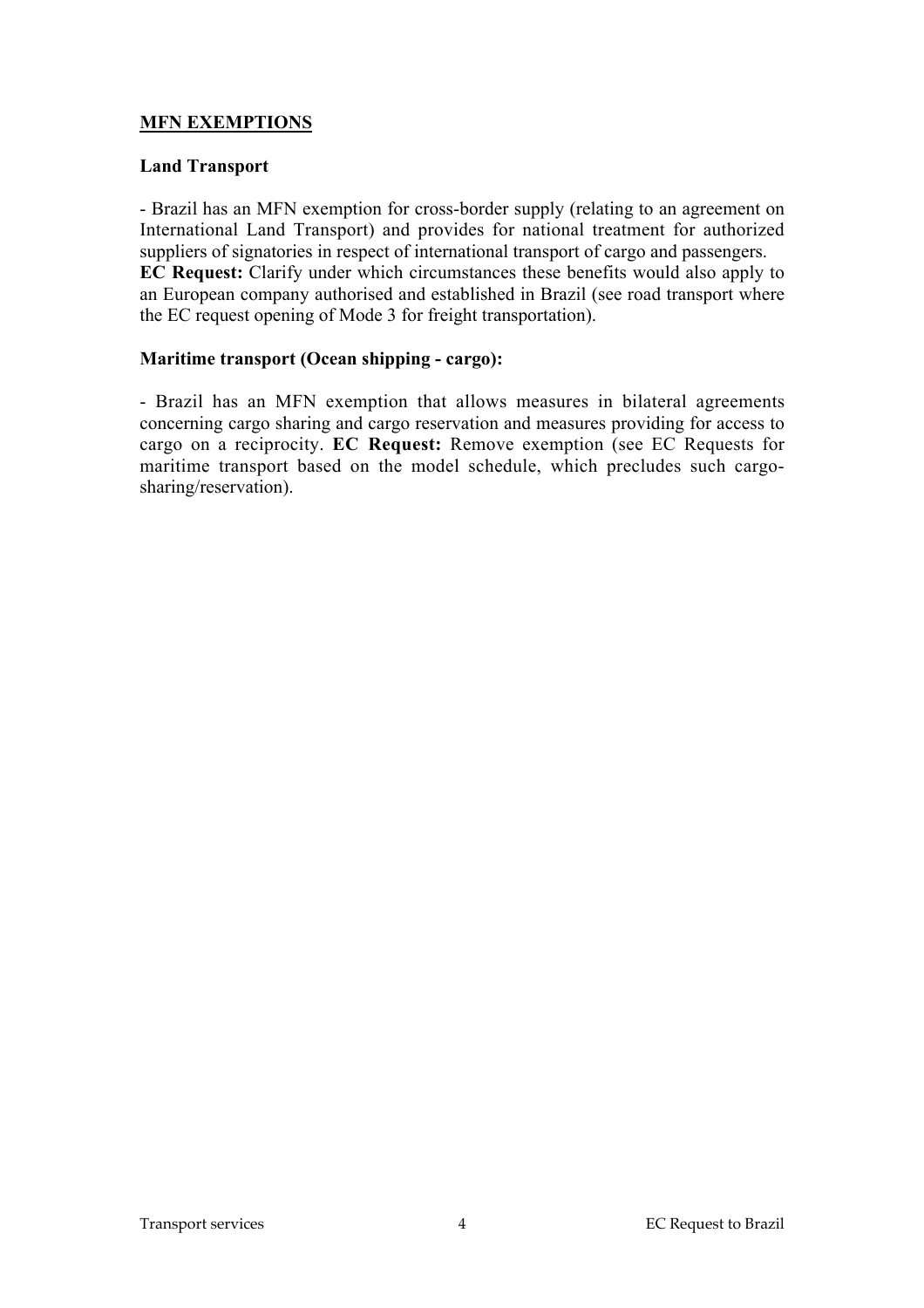# **ANNEX 1: SCHEDULE ON MARITIME TRANSPORT SERVICES**

| sector<br>S11D-<br>r 10 | on<br>amr'<br>Acces<br>tıons<br>$\mathbf{a}$ . $\mathbf{a}$<br>71 AI NC | National<br>reatment<br>- ON<br>ıons | ,dd'<br><b>Commitments</b><br>aona). |
|-------------------------|-------------------------------------------------------------------------|--------------------------------------|--------------------------------------|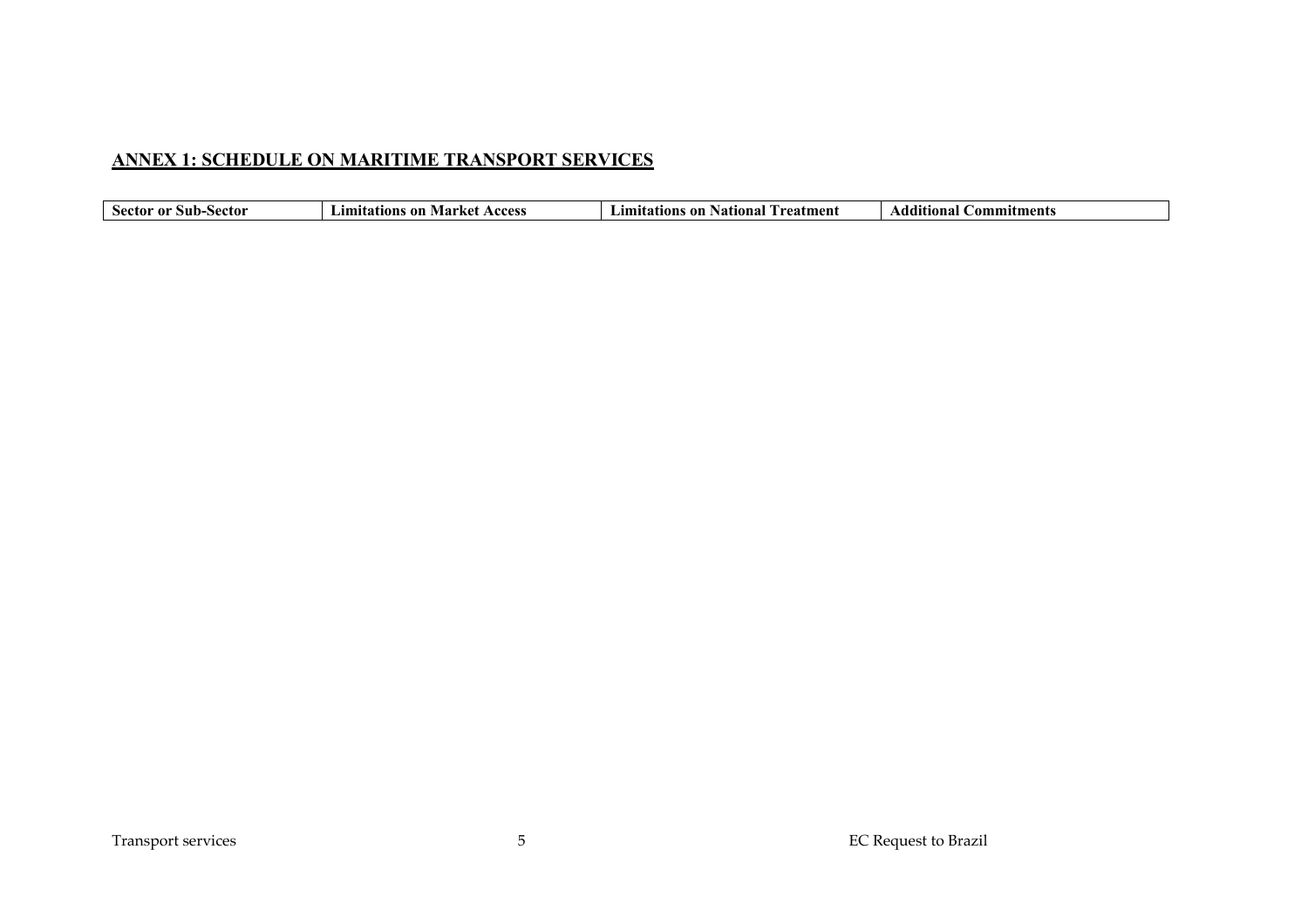| <b>Sector or Sub-Sector</b>      | <b>Limitations on Market Access</b>                                                     | <b>Limitations on National Treatment</b> | <b>Additional Commitments</b>                 |
|----------------------------------|-----------------------------------------------------------------------------------------|------------------------------------------|-----------------------------------------------|
| <b>TRANSPORT SERVICES</b>        | 1) (a) Liner Shipping: none                                                             | $1)$ (a) None                            | The following services at the port are made   |
| <b>MARITIME TRANSPORT</b>        | Bulk, tramp, and other international<br>(b)                                             | (b) None                                 | available to international maritime transport |
| <b>SERVICES</b>                  | shipping, including passenger                                                           |                                          | suppliers on reasonable and no                |
| International Transport (freight | transportation; none                                                                    |                                          | discriminatory terms and conditions           |
| and passengers) CPC 7211 and     |                                                                                         |                                          | 1. Pilotage                                   |
| 7212 less cabotage transport     |                                                                                         |                                          | 2. Towing and tug assistance                  |
|                                  |                                                                                         |                                          | 3. Provisioning, fuelling and watering        |
|                                  |                                                                                         |                                          | 4. Garbage collecting and ballast waste       |
|                                  |                                                                                         |                                          | disposal                                      |
|                                  |                                                                                         |                                          | 5. Port Captain's services                    |
|                                  |                                                                                         |                                          | 6. Navigation aids                            |
|                                  |                                                                                         |                                          | 7. Shore-based operational services essential |
|                                  |                                                                                         |                                          | to ship operations, including                 |
|                                  |                                                                                         |                                          | communications, water and electrical          |
|                                  |                                                                                         |                                          | supplies                                      |
|                                  |                                                                                         |                                          | 8. Emergency repair facilities                |
|                                  | 2) None                                                                                 | 2) None                                  | 9. Anchorage, berth and berthing services     |
|                                  | 3) (a) Establishment of registered                                                      | $3)$ (a) Unbound                         |                                               |
|                                  | company for the purpose of operating a<br>fleet under the national flag of the State of |                                          |                                               |
|                                  | establishment: unbound                                                                  |                                          |                                               |
|                                  | Other forms of commercial<br>(h)                                                        | (b) None                                 |                                               |
|                                  | presence for the supply of international                                                |                                          |                                               |
|                                  | maritime transport services (as defined                                                 |                                          |                                               |
|                                  | below $-2$ ): none                                                                      |                                          |                                               |
|                                  | 4) (a) Ships' crews: unbound                                                            | 4) (a) Unbound                           |                                               |
|                                  | (b)<br>Key personnel employed in relation                                               | (b) Unbound except as in horizontal      |                                               |
|                                  | to a commercial presence as defined under                                               | section                                  |                                               |
|                                  | mode 3b) above: Unbound except as in                                                    |                                          |                                               |
|                                  | horizontal section                                                                      |                                          |                                               |
|                                  |                                                                                         |                                          |                                               |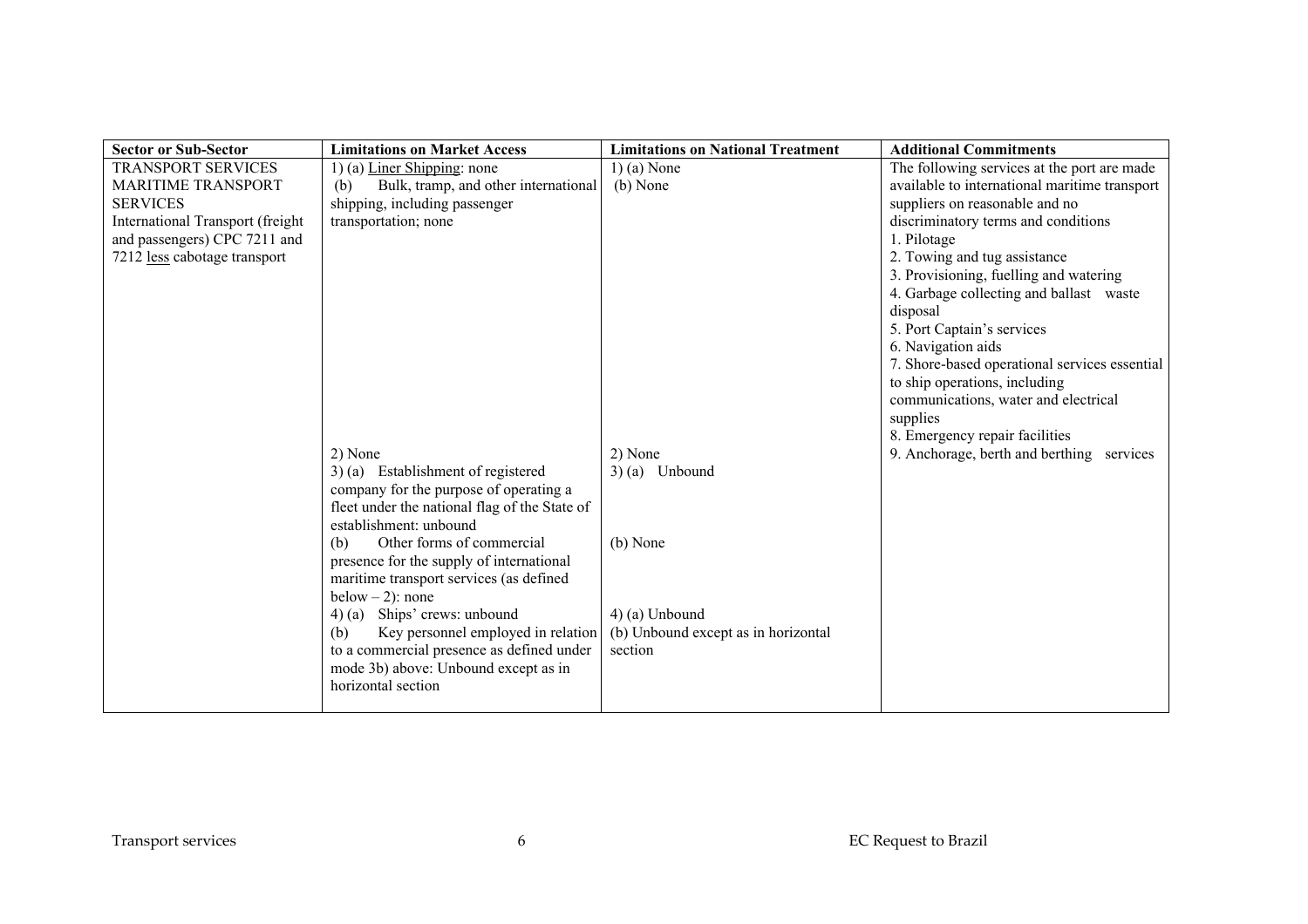| <b>Sector or Sub-Sector</b>        | <b>Limitations on Market Access</b>         | <b>Limitations on National Treatment</b>   | <b>Additional Commitments</b> |
|------------------------------------|---------------------------------------------|--------------------------------------------|-------------------------------|
| MARITIME AUXILIARY                 | 1) Unbound* except for $-$ no limitation on | 1) Unbound* except for no limitation on    |                               |
| <b>SERVICES</b>                    | transhipment (board to board or via the     | transhipment (board to board or via the    |                               |
| Maritime Cargo Handling            | quay) and/or on the use of on-board cargo   | quay) and/or on the use of on-board cargo  |                               |
| Services (as defined below $-4$ )  | handling equipment                          | handling equipment                         |                               |
|                                    | 2) None                                     | 2) None                                    |                               |
|                                    | $3) None**$                                 | 3) None                                    |                               |
|                                    | 4) Unbound except as in horizontal section  | 4) Unbound except as in horizontal section |                               |
|                                    |                                             |                                            |                               |
| Storage and warehousing            | 1)Unbound*                                  | 1) Unbound*                                |                               |
| Services CPC 742                   | 2) None                                     | 2) None                                    |                               |
|                                    | $3) None**$                                 | 3) None                                    |                               |
|                                    | 4) Unbound except as in horizontal section  | 4) Unbound except as in horizontal section |                               |
|                                    |                                             |                                            |                               |
| Customs Clearance Services (as     | 1) Unbound*                                 | 1) Unbound*                                |                               |
| defined below $-5$ )               | 2) None<br>$3) None**$                      | 2) None                                    |                               |
|                                    |                                             | 3) None                                    |                               |
|                                    | 4) Unbound except as in horizontal section  | 4) Unbound except as in horizontal section |                               |
| <b>Container Station and Depot</b> | 1) Unbound <sup>*</sup>                     | 1) Unbound*                                |                               |
| Services (as defined below $-6$ )  | 2) None                                     | 2) None                                    |                               |
|                                    | $3)$ None**                                 | 3) None                                    |                               |
|                                    | 4) Unbound except as in horizontal section  | 4) Unbound except as in horizontal section |                               |
|                                    |                                             |                                            |                               |
| Maritime Agency Services (as       | 1) None                                     | 1) None                                    |                               |
| defined below $-7$ )               | 2) None                                     | 2) None                                    |                               |
|                                    | 3) None                                     | 3) None                                    |                               |
|                                    | 4) Unbound except as in horizontal section  | 4) Unbound except as in horizontal section |                               |
| (Maritime) Freight Forwarding      |                                             |                                            |                               |
| Services (as defined below - 8)    | 1) None                                     | 1) None                                    |                               |
|                                    | 2) None                                     | 2) None                                    |                               |
|                                    | 3) None                                     | 3) None                                    |                               |
|                                    | 4) Unbound except as in horizontal section  | 4) Unbound except as in horizontal section |                               |

<sup>\*</sup> A commitment on this mode of delivery is not feasible.

 $\overline{a}$ 

<sup>\*\*</sup> Public utility concession or licensing procedures may apply in case of occupation of the public domain.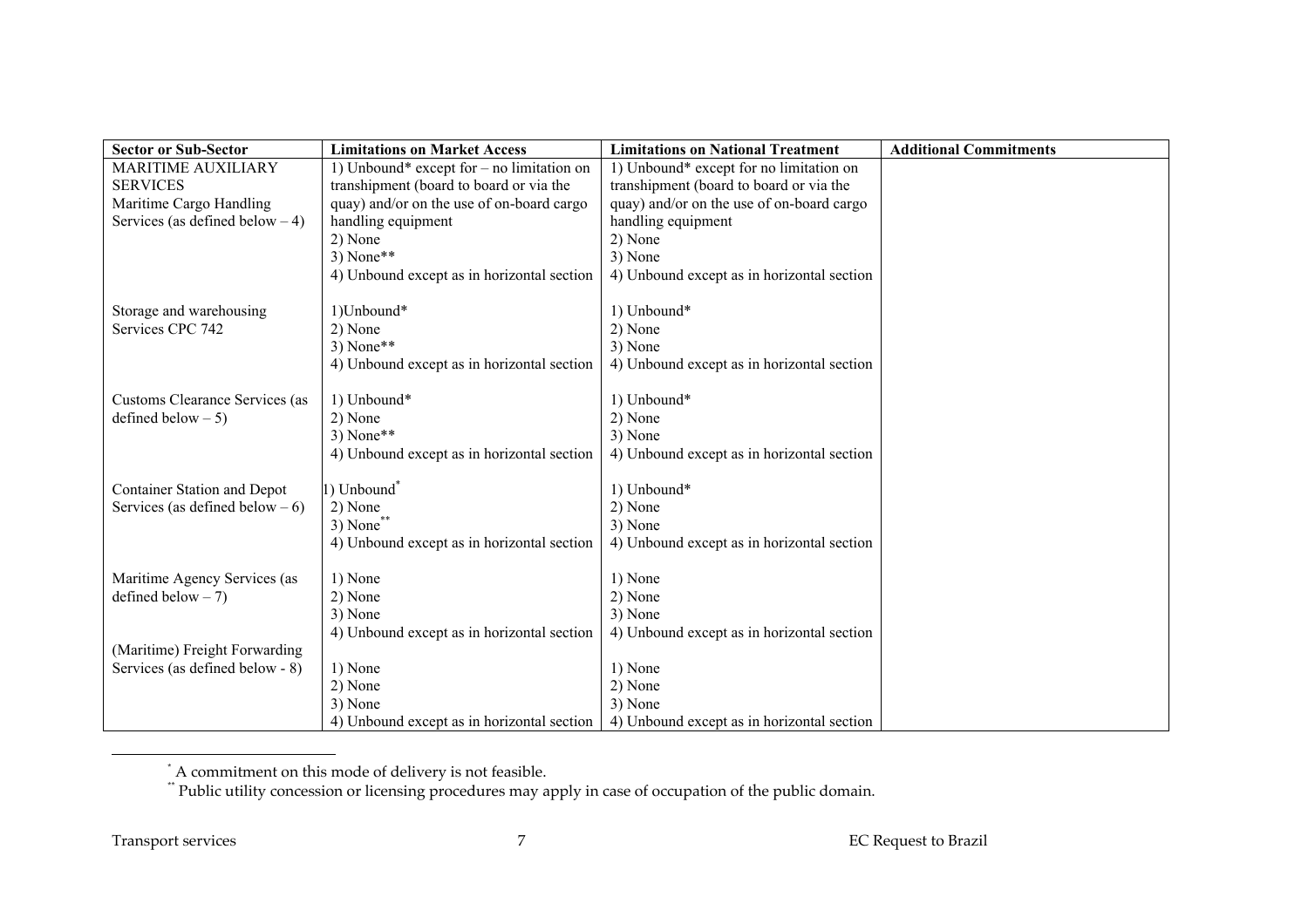#### **NOTE TO THE SCHEDULE**

Where road, rail, inland waterways (and) (related) (auxiliary) services are not otherwise fully covered in (this) (a Member's) schedule, a multimodal transport operator shall have the ability to rent or lease trucks, railway carriages or barges, and related equipment, for the purpose of inland forwarding of cargoes, or have access to, and use of, these forms of multimodal activities on reasonable and non-discriminatory terms and conditions for the purpose of carrying out multimodal transport operations. (« Reasonable and non-discriminatory terms and conditions » means, for the purpose of (multimodal transport operations), (this additional commitment), the ability of the multimodal transport operator to arrange for the conveyance of its merchandise on a timely basis, including priority over other merchandise which has entered the port at a later date).

#### **DEFINITIONS**

1. Without prejudice to the scope of activities which may be considered as « cabotage » under the relevant national legislation, this schedule does not include « maritime cabotage services », which are assumed to cover transportation of passengers or goods between a port located in … (name of country or, for EEC, « a Member State ») and another port located in … (name of the country or, for EEC, « the same Member State ») and traffic originating and terminating in … the same port located in (name of country, or for the EEC, « a Member State ») provided that this traffic remains within … (name of country or « this Member State »)'s territorial waters.

2. « Other forms of commercial presence for the supply of international maritime transport services » means the ability for international maritime transport service suppliers of other Members to undertake locally all activities which are necessary for the supply to their customers of a partially or fully integrated transport service, within which the maritime transport constitutes a substantial element. (This commitment shall however not be construed as limiting in any manner the commitments undertaken under the cross-border mode of delivery).

These activities include, but are not limited to:

(a) marketing and sales of maritime transport and related services through direct contact with customers, from quotation to invoicing, these services being those operated or offered by the service supplier itself or by service suppliers with which the service seller has established standing business arrangements;

(b) the acquisition, on their own account or on behalf or their customers (and the resale to their customers) of any transport and related services, including inward transport services by any mode, particularly inland waterways, road and rail, necessary for the supply of the integrated services;

(c) the preparation of documentation concerning transport documents, customs documents, or other documents related to the origin and character of the goods transported;

(d) the provision of business information by any means, including computerised information systems and electronic data interchange (subject to the provisions of the annex on telecommunications);

(e) the setting up of any business arrangements (including participation in the stock of a company) and the appointment of personnel recruited locally (or, in the case of foreign personnel, subject to the horizontal commitment on movement of personnel) with any locally established shipping agency;

(f) acting on behalf of the companies, organising the call of the ship or taking over cargoes when required.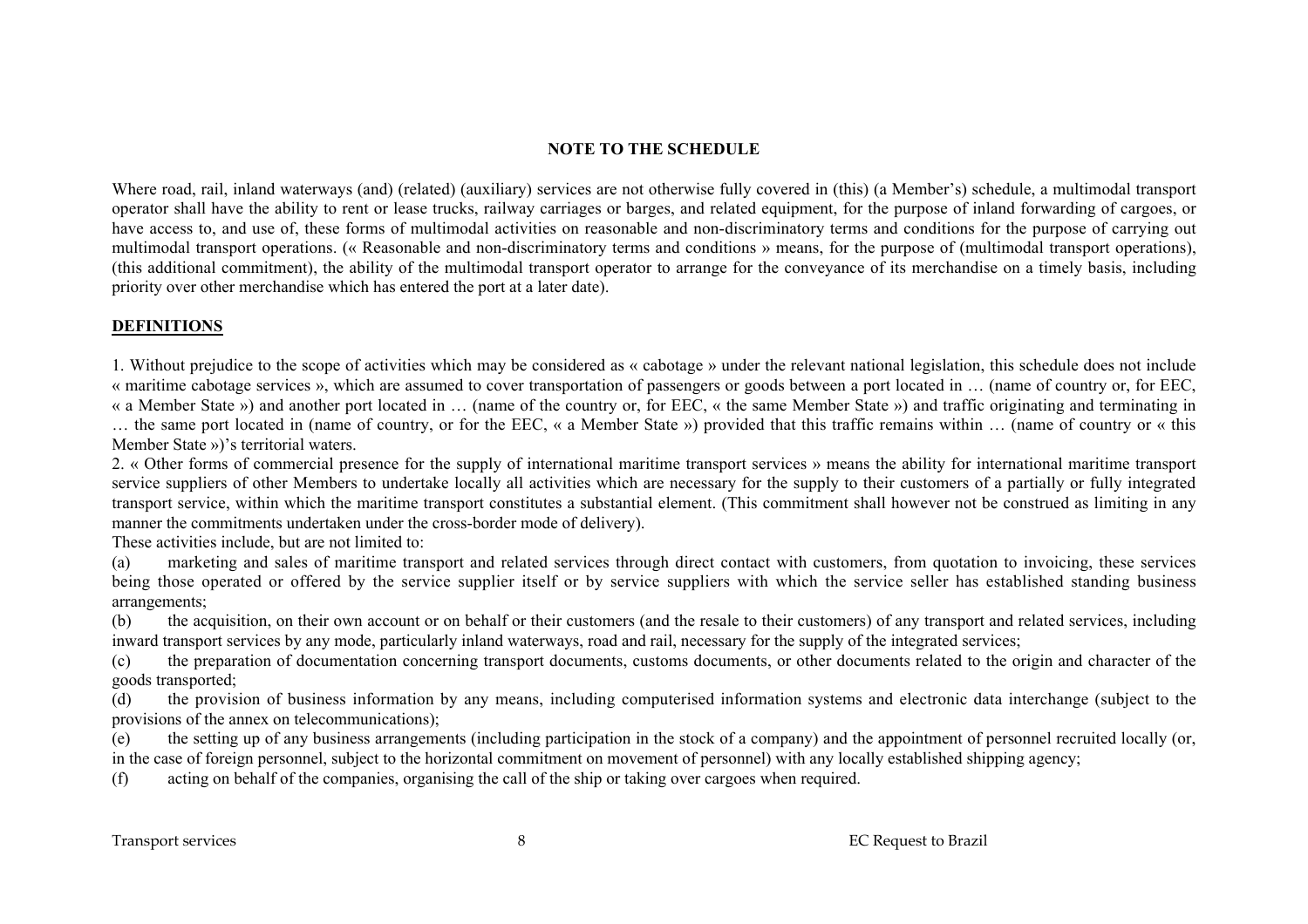3. « Multimodal transport operators » means the person on whose behalf the bill of lading /multimodal transport document, or any other document evidencing a contract of multimodal carriage of goods, is issued and who is responsible for the carriage of goods pursuant to the contract of carriage.

4. « Maritime cargo handling services » means activities exercised by stevedore companies, including terminal operators, but not including the direct activities of dockers, when this workforce is organised independently of the stevedoring or terminal operator companies. The activities covered include the organisation and supervision of:

- the loading/discharging of cargo to/from a ship;
- the lashing/unlashing of cargo;
- the reception/delivery and safekeeping of cargoes before shipment or after discharge.

5. « Customs clearance services » (alternatively « customs house brokers' services ») means activities consisting in carrying out on behalf of another party customs formalities concerning import, export or through transport of cargoes, whether this service is the main activity of the service provider or a usual complement of its main activity.

6. « Container station and depot services » means activities consisting in storing containers, whether in port areas or inland, with a view to their stuffing/stripping, repairing and making them available for shipments.

7. « Maritime agency services » means activities consisting in representing, within a given geographic area, as an agent the business interests of one or more shipping lines or shipping companies, for the following purposes:

marketing and sales of maritime transport and related services, from quotation to invoicing, and issuance of bills of lading on behalf of the companies, acquisition and resale of the necessary related services, preparation of documentation, and provision of business information;

acting on behalf of the companies organising the call of the ship or taking over cargoes when required.

8. « Freight forwarding services » means (the activity consisting of organising and monitoring shipment operations on behalf of shippers, through the acquisition of transport and related services, preparation of documentation and provision of business information).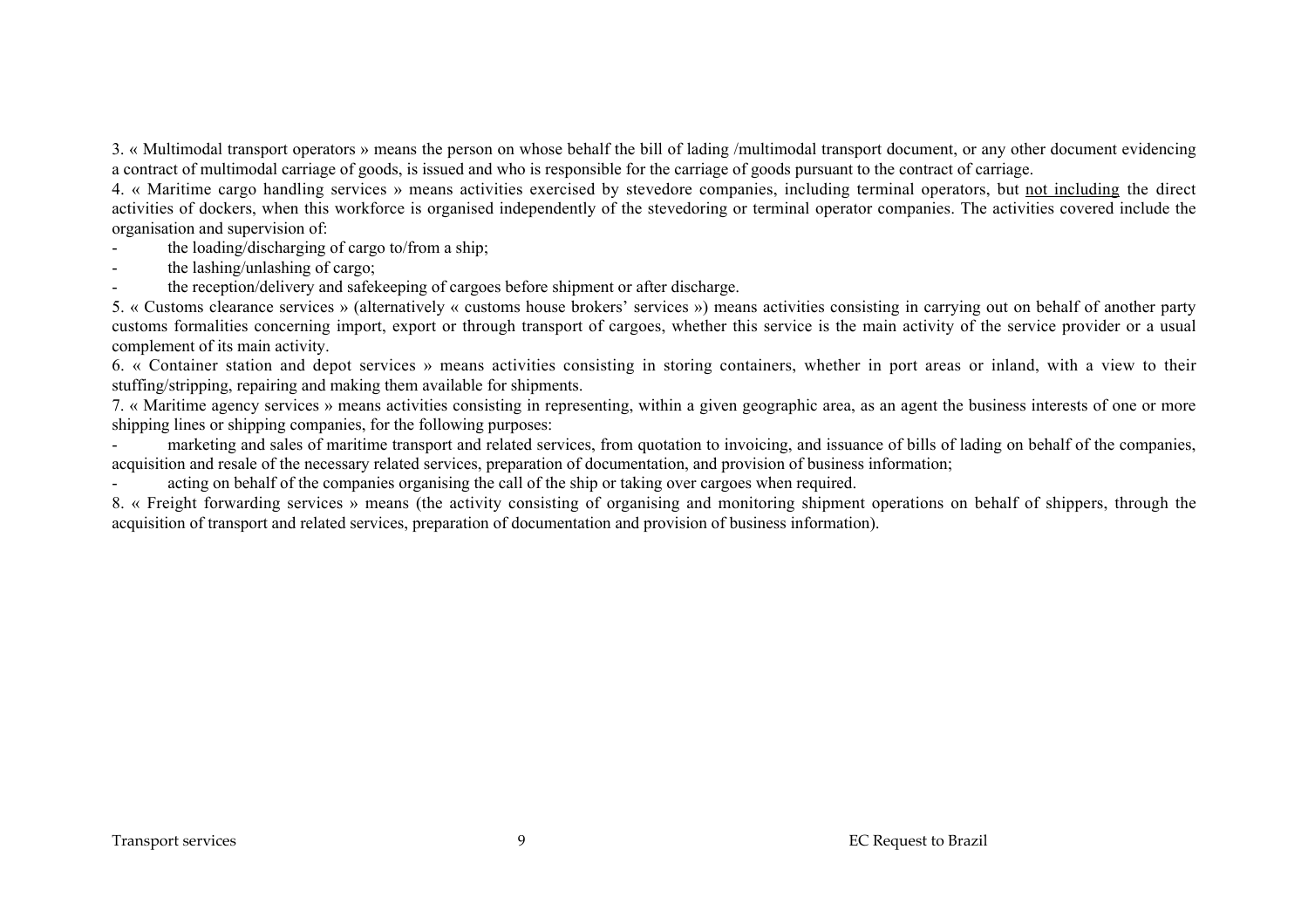# **ANNEX 2 FACILITATING AIR TRANSPORT**

## **Ground-handling Services**

Efficient ground-handling is essential to the proper functioning of air transport and competition between operators in this area ensures that proper use is made of air transport infrastructure. It helps reduce the operating costs of airlines and improves the quality of service for airport users.

For specialised groundhandling suppliers the following activities are requested:

Ground Administration – supervision and administration at the airport (CPC 7461); Passenger Handling – assisting arriving, departing and transfer passengers (CPC 7461);

Baggage Handling – handling baggage in the sorting area (CPC 7461);

Freight and Mail Handling – physical handling of freight and mail, dealing with security and customs procedures (CPC 74110 (container handling services) and 74190 (other cargo handling services);

Ramp Handling – marshalling and moving the aircraft, loading and unloading of aircraft, transport of passengers, freight, supplies (CPC 7469).

Aircraft Services – cleaning the aircraft, heating and cooling, removal of snow and ice (CPC 7469);

Fuel and Oil Handling – organisation and provision of fuel and oil;

Aircraft Maintenance – covered specifically by the Annex as above;

Flight Operations and Crew Administration – preparation of the flight, inflight and post-flight assistance, crew administration;

Surface Transport – organisation and execution of transport within airport – except to and from aircraft;

Catering Services (CPC 6423)- addressed under the EC request on tourism and travel related services

### **Airport management services**

Airport management services constitute the core activities of airport services providers and cover: Airport operation services (excl. cargo handling), including passenger air terminal services and ground services on air fields, including runway operating services, on a fee or contract CPC 74610. Activities are also related to "other management consulting services" (CPC 86509) and activities separately specified under "other management services not elsewhere classified"(CPC 86609). A commitment will allow services suppliers to take an equity stake in - and engage in the overall operation and management of - airports when these are open for investments from private operators. Thereby it will bind existing common practices in the sector.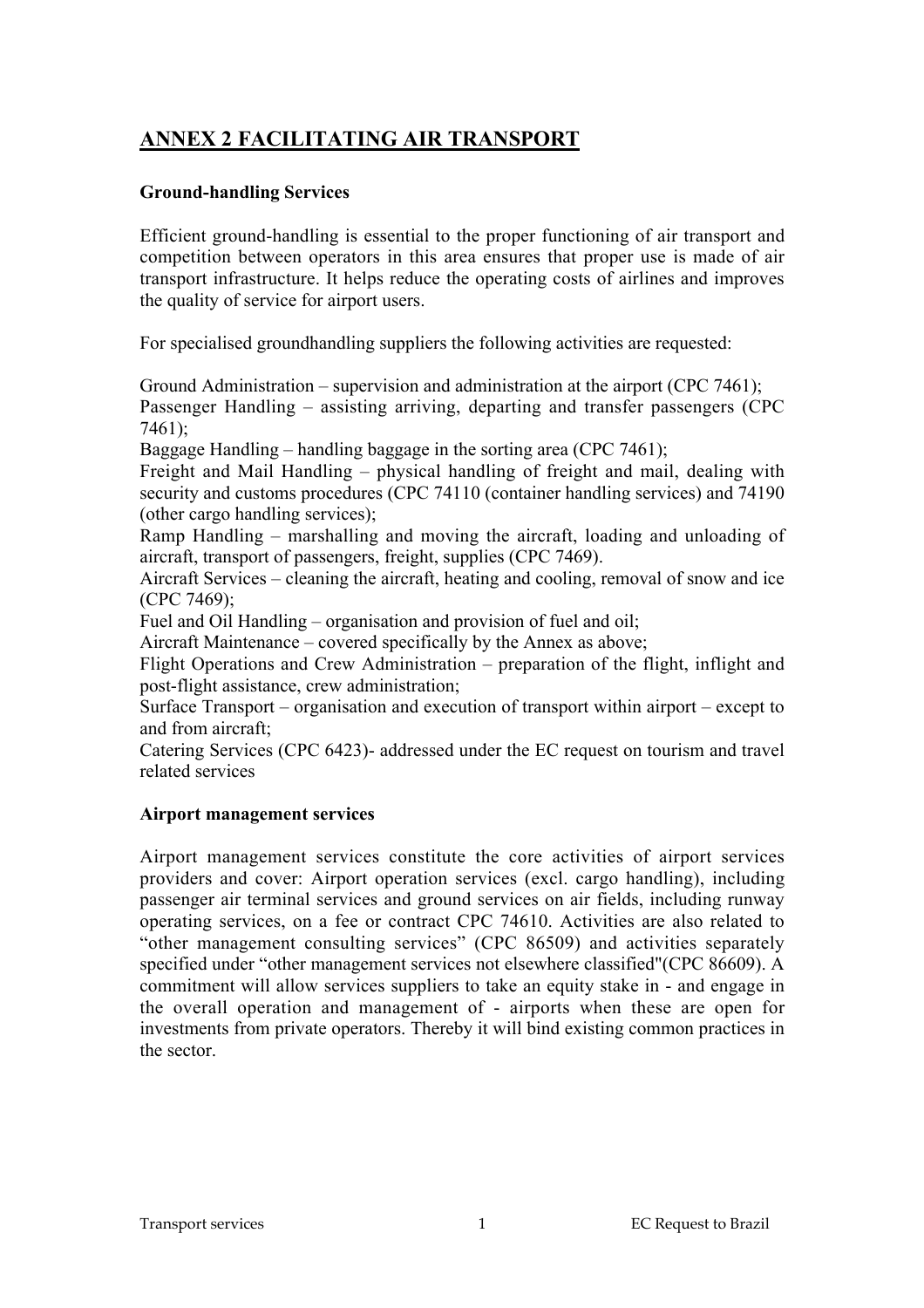## ENERGY SERVICES

## EC REQUEST TO BRAZIL

This Request includes services that are listed under the negotiating proposal of the EC (S/CSS/W/60) . The work on the classification of these services is still underway. For this reason, some activities therefore lacks reference to CPC.

The EC wishes to underline the significant contribution of an appropriate use of energy for the promotion of sustainable development.

The EC requests that this area is committed as follows :

### **A. SERVICES RELATED TO EXPLORATION AND PRODUCTION**

#### **CPC 883: Services incidental to mining**

This sub-sector is not committed. **EC Request:**

- Mode 3 : Take full commitments, i.e. schedule "none".
- Mode 4 : Commit as referred in the section "Horizontal commitments".

#### **CPC 8675: Related scientific and technical consulting services**

This sub-sector is not committed. **EC Request:**

- Mode 3 : Take full commitments, i.e. schedule "none".
- Mode 4 : Commit as referred in the section "Horizontal commitments".

### **C. SERVICES RELATED TO NETWORKS**

#### **C.1 Operation of transportation/transmission and distribution facilities**

#### **Services incidental to energy distribution (including operation of transmission/distribution of electricity)**

This sub-sector is not committed. **EC Request:**

- Modes 3 : Take commitments for operation of networks not part of the integrated system.
- Mode 4 : Commit as referred in the section "Horizontal commitments".

#### **CPC 71310: Transportation of petroleum and natural gas**

This sub-sector is not committed. **EC Request:**

- Modes 3 : Take commitments for operation of networks not part of the integrated system.
- Mode 4 : Commit as referred in the section "Horizontal commitments".

#### **E. SERVICES FOR THE SUPPLY OF ENERGY**

**E.1 Wholesale of energy products**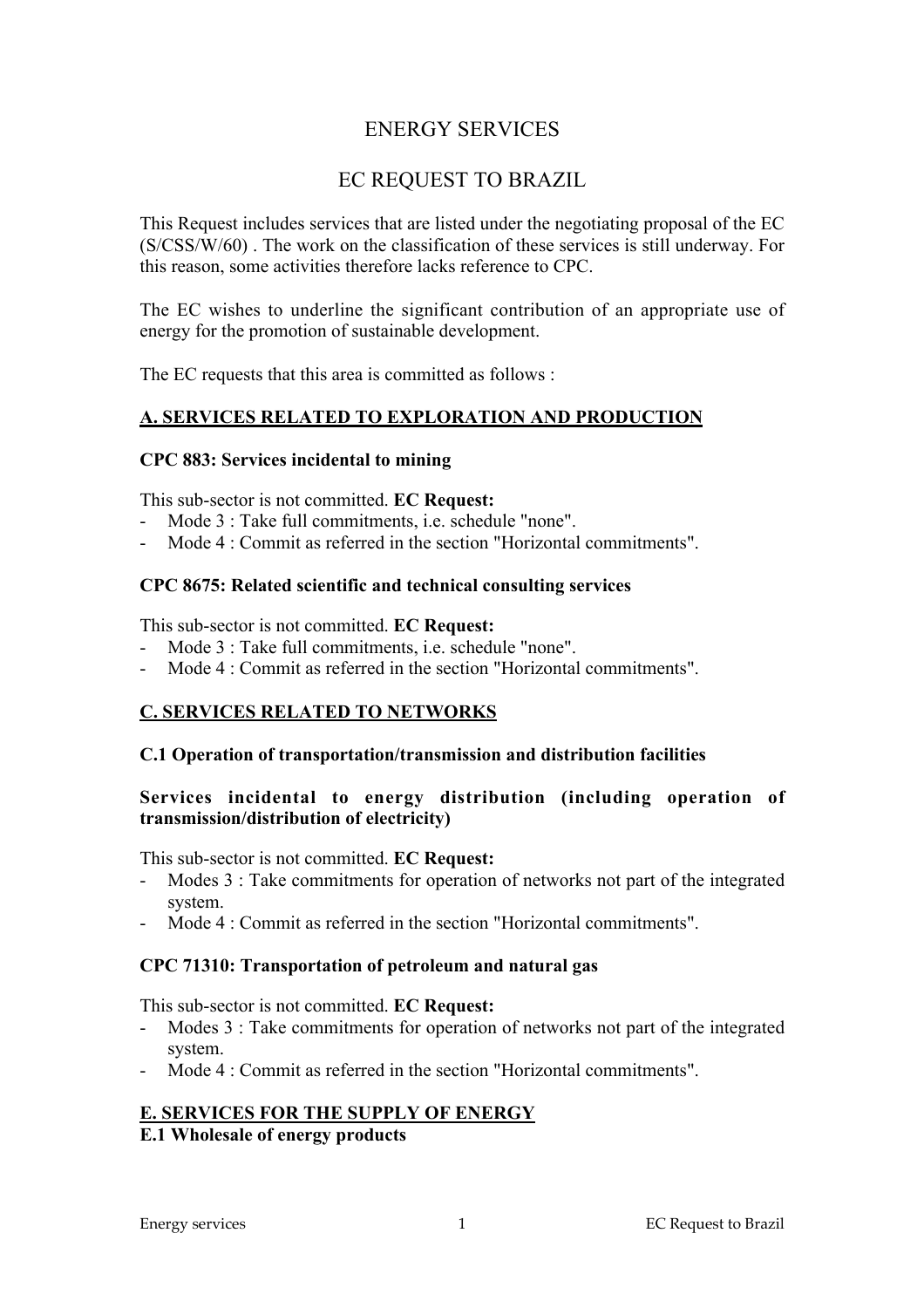## **CPC 62271: Wholesale trade services of solid, liquid and gaseous fuels and related products**

### **EC Request:**

- Mode 3 : Take full commitments, i.e. schedule "none".
- Mode 4 : Commit as referred in the section "Horizontal commitments".

#### **Wholesale trade services of electricity**

#### **EC Request:**

- Modes 3 : Take full commitments, i.e. schedule "none".
- Mode 4 : Commit as referred in the section "Horizontal commitments".

### **E.2 Retail Sale of energy products**

#### **Retail sale trade services of electricity**

- Mode 3: Take commitments for the supply to industrial customers

- Mode 4: Commit as referred in the section "Horizontal commitments"

### **E.3 Trading of energy products**

#### **EC Request:**

- Modes 1, 2, 3 : Take full commitments, i.e. schedule "none".
- Mode 4 : Commit as referred in the section "Horizontal commitments".

#### **E.4 Brokering of energy products**

### **EC Request:**

- Modes 1, 2, 3 : Take full commitments, i.e. schedule "none".
- Mode 4 : Commit as referred in the section "Horizontal commitments".

### **G. SERVICES RELATED TO DECOMMISSIONING**

### **EC Request:**

- Modes 3 : Take full commitments, i.e. schedule "none".
- Mode 4 : Commit as referred in the section "Horizontal commitments".